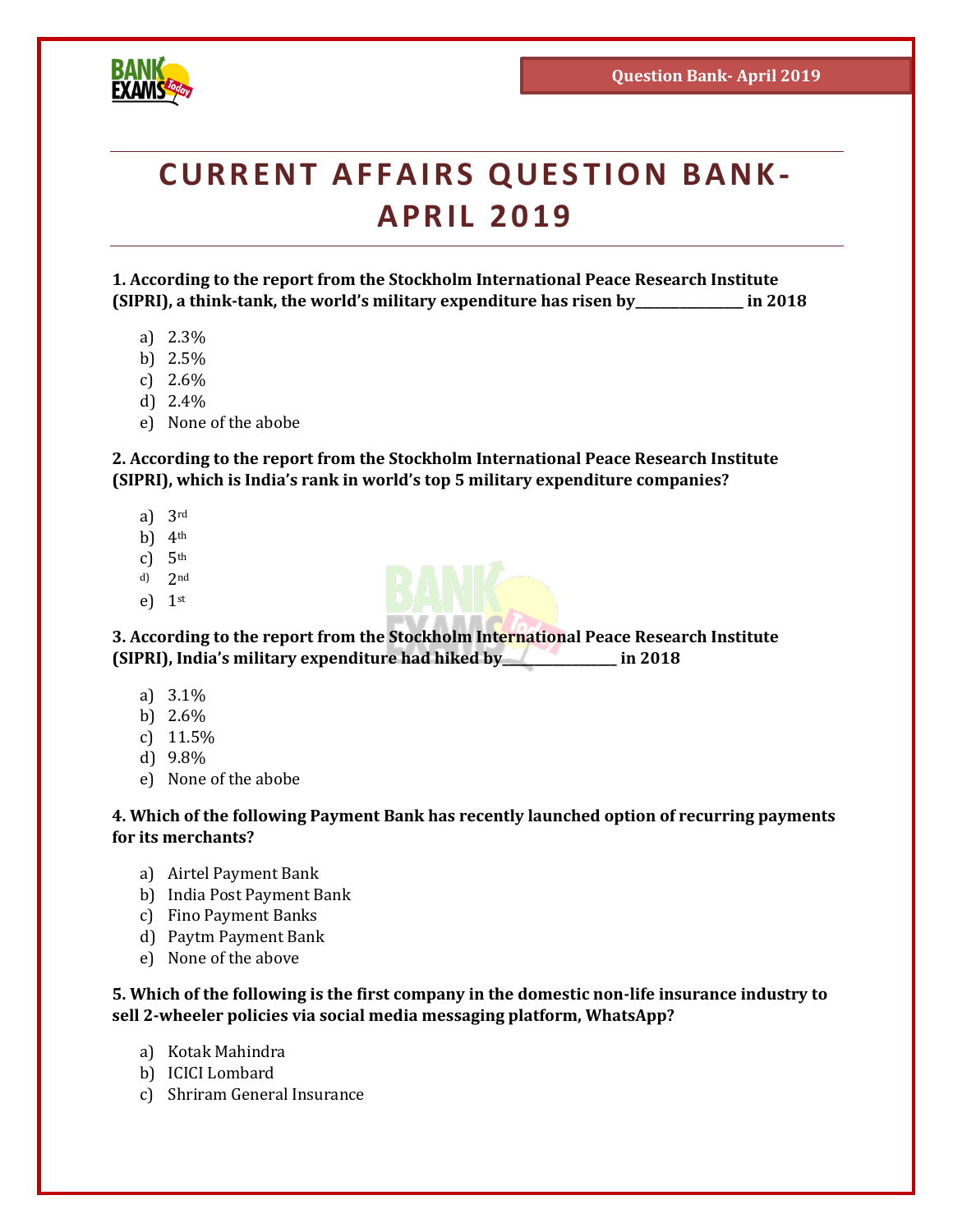

- d) Bharti AXA
- e) The Oriental Insurance Company

#### **6. PhonePe is owned by**

- a) Amazone
- b) Flipkart
- c) Google
- d) Ali baba
- e) None of the above

#### **7. G Sathiyan belongs to which of the following sports?**

- a) Snooker
- b) Weight Lifting
- c) Table Tennis
- d) Golf
- e) Shooting

#### **8. Who became the first Indian wrestler to fight at New York's iconic Madison Square Garden?**

- a) Bajrang Punia
- b) Sushil Kumar
- c) Yogeshwar Dutt
- d) Pawan Kumar
- e) None of the above

#### **9. Gaganjeet Bhullar belongs to which of the following sports?**

- a) Golf
- b) Weight Lifting
- c) Wrestling
- d) Snooker
- e) None of the above

#### **10. Politics of Jugaad: The Coalition Handbook" is authored by**

- a) Subah Naved
- b) Saba Naqvi
- c) Sara Khan
- d) Shamli Khurram
- e) None of the above

#### **11. Where is the headquarter of Canara Bank located?**

- a) Bengaluru
- b) Hydrabad
- c) Kolkata
- d) Mumbai
- e) Pune

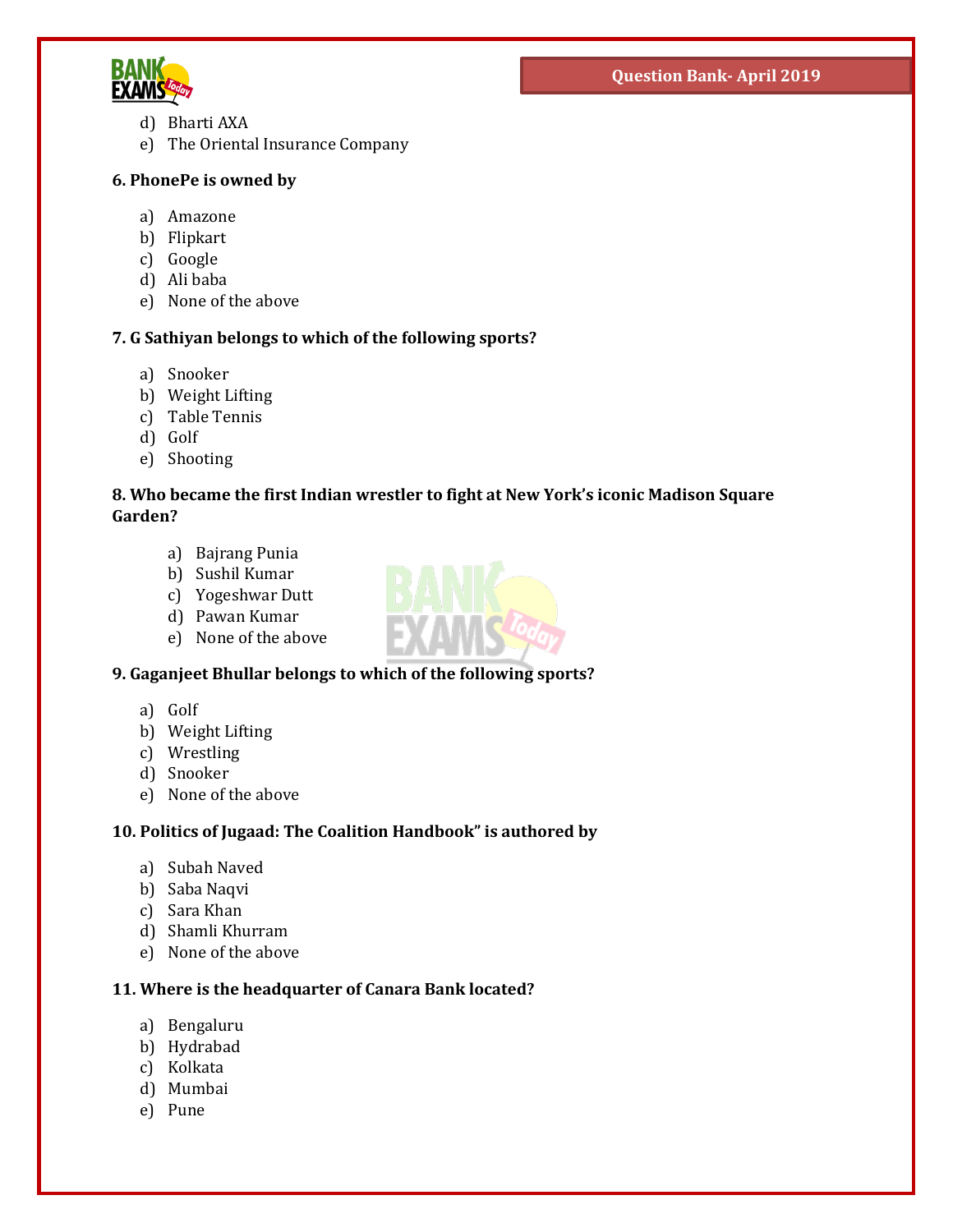

#### **12. Who is the head of the committee formed by Ministry of Environment (MOEFCC) forms panel for efficient implementation of National Clean Air Programme?**

- a) MK Tiwari
- b) RK Puri
- c) CK Mishra
- d) PK Awasthi
- e) None of the above

#### **13. 2022 FIFA World Cup will be hosted in**

- a) Qatar
- b) Morroco
- c) Jordan
- d) Tunisia
- e) Lebanon

**14. The Insurance Regulatory and Development Authority of India (IRDAI) set up a 13 member committee in order to review regulatory framework on micro insurance, and suggest the steps to be taken to raise demand for such products in India. Who is the head of this committee?**

- a) Satish Dhawan
- b) Suresh Mathur
- c) Sanjay Nayak
- d) Sudeep Banerjee
- e) None of the above



**15. The Reserve Bank of India (RBI) extended the ombudsman scheme coverage to nondeposit taking (NBFCs) Non-banking Financial Companies having an asset size of Rs. minimum**

- a) 100 crore
- b) 50 crore
- c) 25 crore
- d) 10 crore
- e) None of the above

**16. The Reserve Bank of India (RBI) to issue new Rs 20 denomination banknotes having a base colour of greenish –yellow. What is the size of these notes?**

- a) 65 X 125 mm
- b) 62 X 128 mm
- c) 63 X 129 mm
- d) 61 X 124 mm
- e) None of the above

**17. The Reserve Bank of India (RBI) tol issue new Rs 20 denomination banknotes having a base colour of greenish –yellow. What is the motif on the back side of the note?**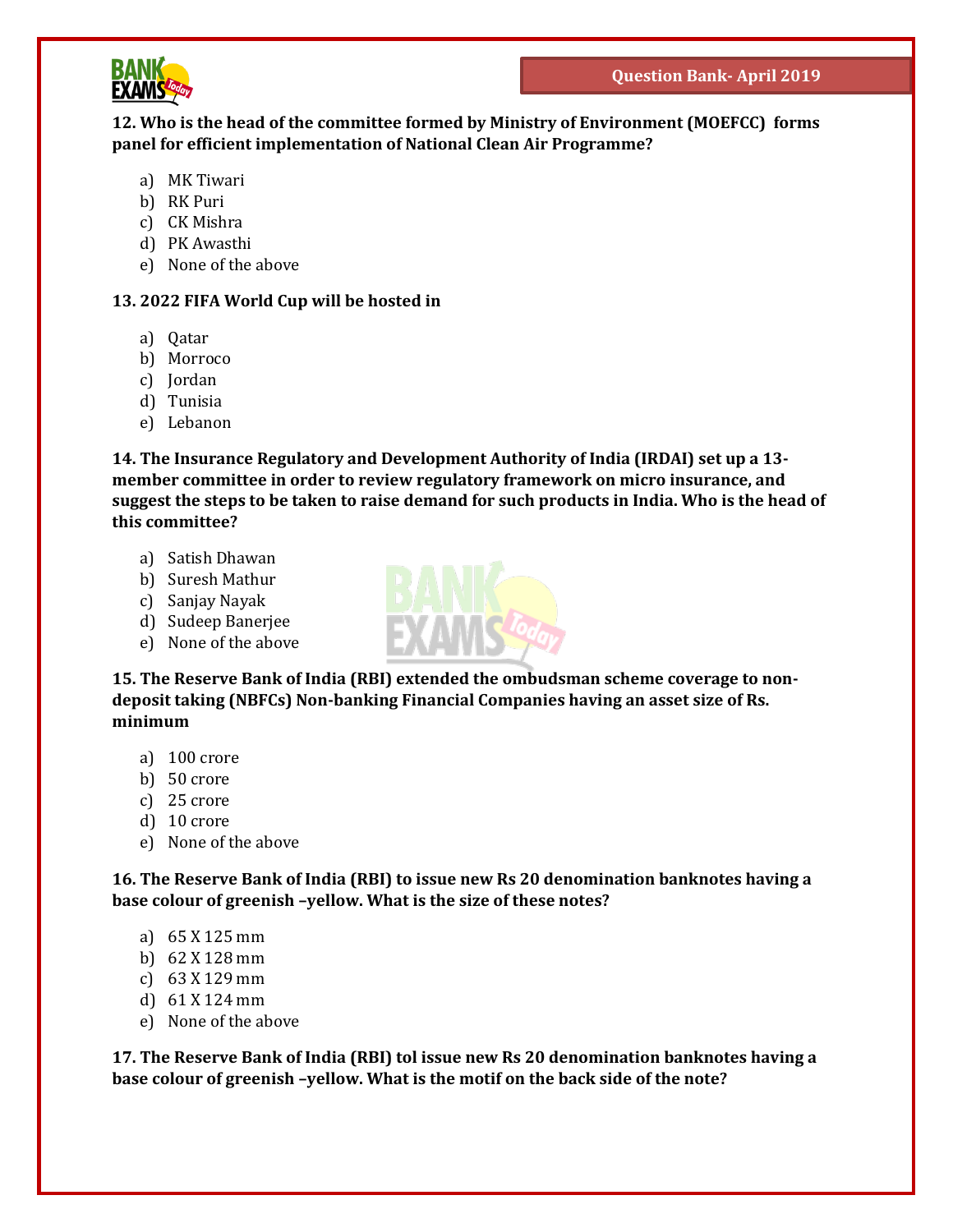

- a) Ellora caves
- b) Mysore Palace
- c) Sanchi Stupa
- d) Khajuraho Temple
- e) None of the above

# **18. Who among the following became the first woman umpire to stand in a men's ODI?**

- a) Margot Russel
- b) Claire Polosak
- c) Beck Stuart
- d) Nina Santos
- e) None of the above

# **19. Dr Ibrahima Kassory Fofana who recently visited India is the Prime Minister of**

- a) Ghana
- b) Mali
- c) Guinea
- d) Niger
- e) Gambia

# **20. \_\_\_\_\_\_\_\_\_\_\_\_\_\_\_\_\_\_\_\_\_\_\_ has joined hands with Google to enable the customers of Reliance Mutual Fund to carry out voice-based financial transactions.**

- a) Reliance Nippon Life Asset Management
- b) Axis Asset Management Company Ltd
- c) Baroda Asset Management India Limited.
- d) DHFL Pramerica Asset Managers Private Limited.
- e) None of the above.

**21. The Ministry of Home Affairs has constituted Unlawful Activities (Prevention) Tribunal, to determine the sufficient cause to ban Jamaat-e-Islami, and Jammu and Kashmir Liberation Front (JKLF) faction. It will be headed by**

- a) Justice Suraj Mitra
- b) Justice Arunya Kamra
- c) Justice Satish Khanna
- d) Justice Chander Shekhar
- e) None of the above

#### **22. Japan's government has unveiled an New Imperial Era named**

- a) Reiwa
- b) Haiti
- c) Heisei
- d) Reiwa
- e) None of the above

# **23. What is the name of India's longest suspension bridge constructed by Indian army?**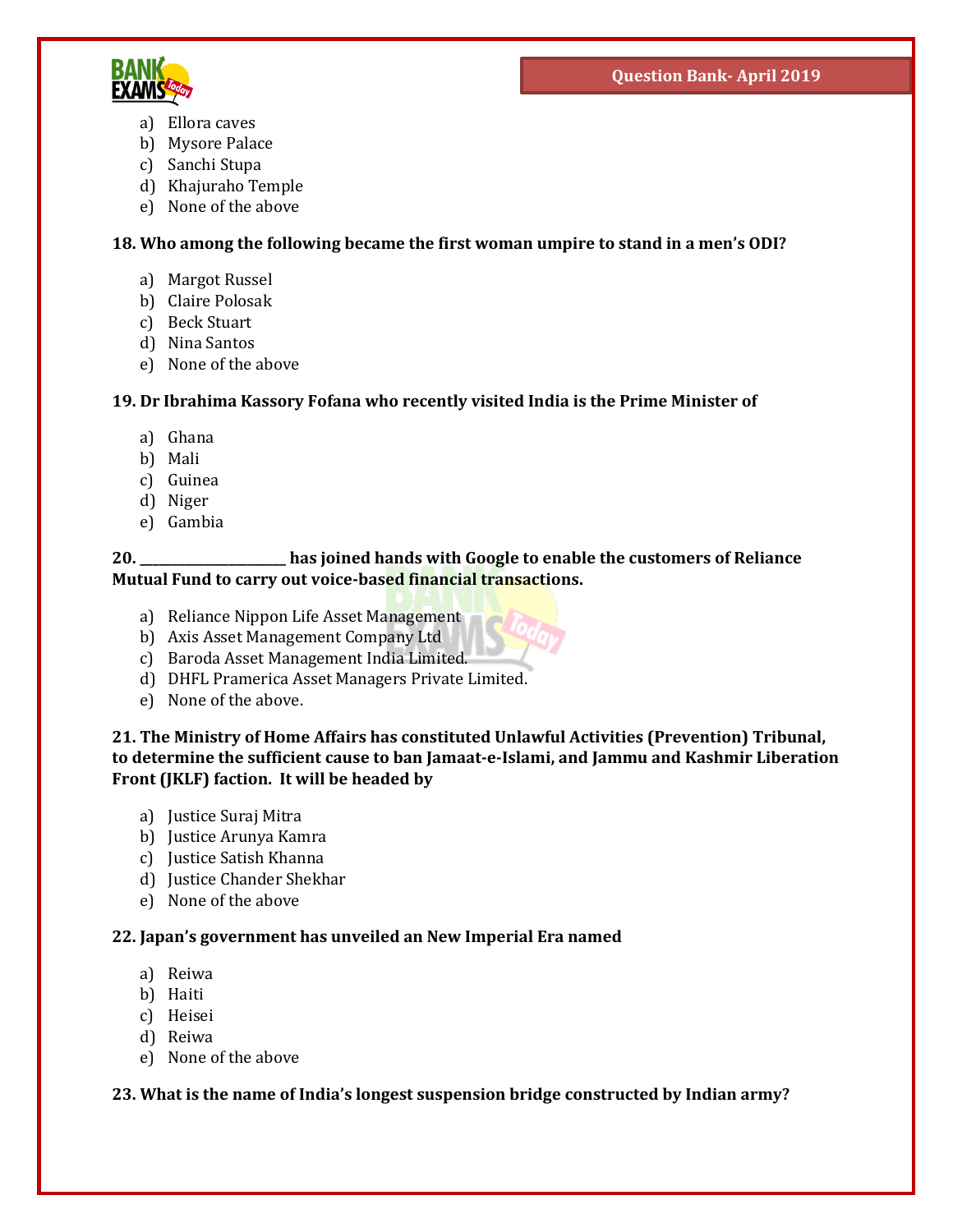

- a) Sahayak
- b) Sakha
- c) Bogibeel
- d) Maitri
- e) None of the above

**24. Which of the following has become the first lender to levy charges on peer-to-peer (P2P) UPI transactions available across all platforms, namely, Paytm, Google Pay, PhonePe, Trucaller Pay among others?**

- a) HDFC Bank
- b) ICICI Bank
- c) Kotak Mahindra Bank
- d) Axis Bank
- e) None of the above

**25. Which of the following has been recently given approval to start offering a stock broking service such as the ability to trade in equities and cash segments, derivatives, and exchangetraded funds (ETFs)?**

- a) Paytm Money
- b) Airtel Payment Bank
- c) Fino Payment Bank
- d) Mobikwik
- e) None of the above

**26. Saurav Ghosal belongs to which of the following sports?**

- a) Squash
- b) Tennis
- c) Squash
- d) Snooker
- e) Golf
- f) None of the above

**27. According to annual 2019 Global Report on Food Crises, how many people across 53 countries faced severe huger in 2018?**

- a) 113 million
- b) 120 million
- c) 122 million
- d) 109 million
- e) 79 million

**28. The Reserve Bank of India has set the limits for Ways and Means Advances (WMA) to \_\_\_\_\_\_\_\_\_\_\_\_\_\_\_ crore for the first half of the financial year 2019-20 (April 2019 to September** 

**2019).**

- a) Rs. 25,000 crore
- b) Rs. 75000 crore

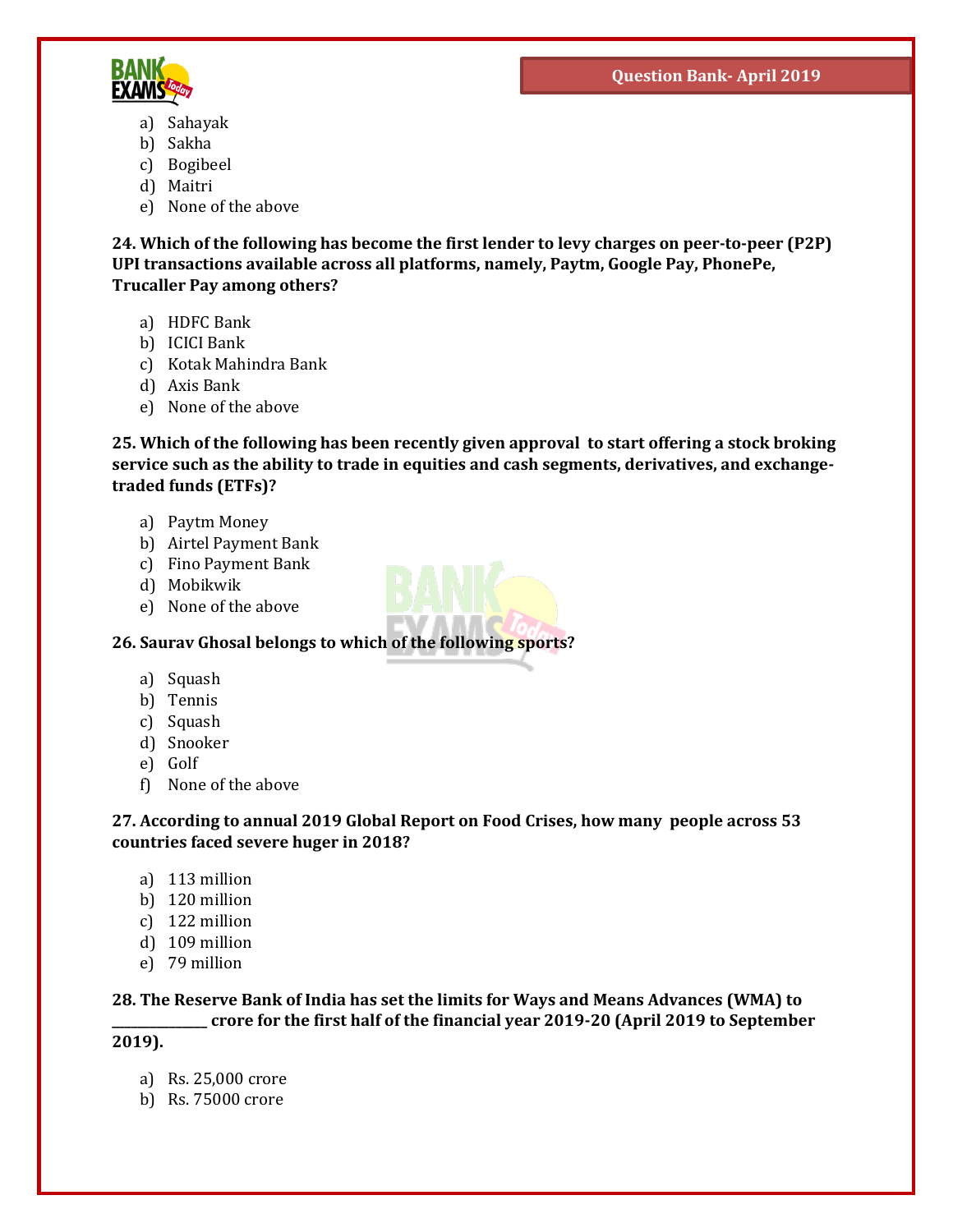

- c) Rs. 50,000 crore
- d) Rs. 45,000 crore
- e) None of the above

#### **29. The Ways and Mean Advances is to be vacated after**

- a) 60 days
- b) 120 days
- c) 365 days
- d) 100 days
- e) 90 Days

#### **30. Who among the following is the recently appointed Managing Director of LIC?**

- a) Vipin Anad
- b) Vipin Munjal
- c) Vimlesh Kashyap
- d) Vrun Seth
- e) None of the above

#### **31. \_\_\_\_\_\_\_\_\_\_ and \_\_\_\_\_\_\_\_\_\_\_\_ are the first Indian exchanges to sign MoU with Moscow Exchange?**

- a) BSE and India INX
- b) NSC and India INX
- c) OTC Exchange of India and  $BSE$
- d) BSE and NSE
- e) None of the above'



- a) Reliance
- b) BSNL
- c) Airtel
- d) Idea
- e) None of the above

**33. A micro-insurance policy is a general or life insurance policy with a sum assured of** 

- a) Rs 25,000 or less
- b) Rs 50,000 or less
- c) Rs 30,000 or less
- d) Rs 20,000 or less
- e) Rs 10,000 or less

#### **34. Which of the following villages has been tagged as India's first carbon-positive settlement?**

a) Phayeng Village

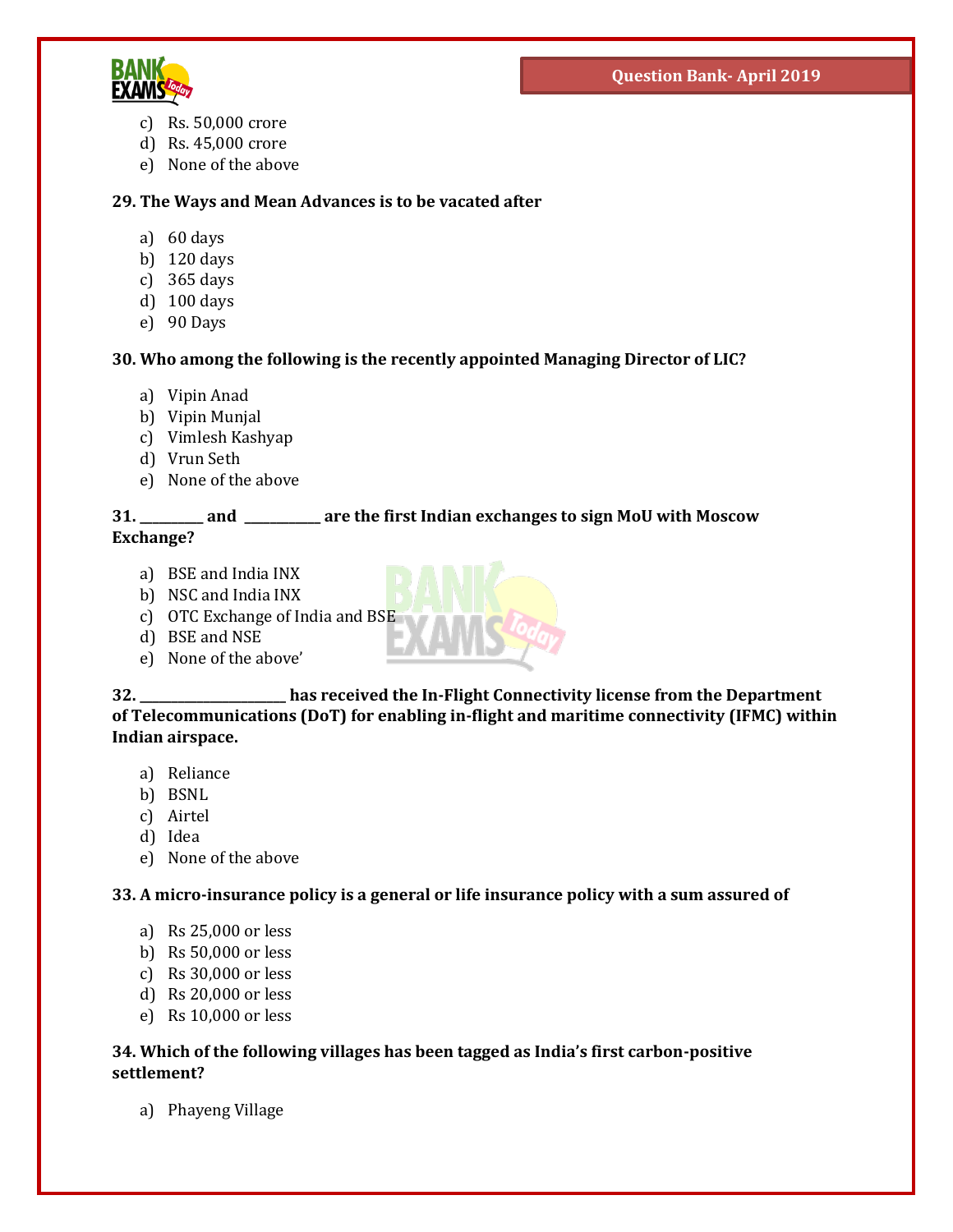

- b) Zuluk Village
- c) Tawang
- d) Moirang
- e) Mawlynnog

**35. In ESPN India awards for 2018, who was conferred upon with the Female Sportsperson of the year award?**

- a) Mithali Raj
- b) Rahi Sarnobat
- c) M C Mary Kom
- d) PV Sindhu
- e) None of the above

# **36. World Intellectual Property Day is observed on**

- a) April 26
- b) April 25
- c) April 24
- d) April 23
- e) April 22

# **37. Who has been elected as the president of World Bank?**

- a) Davis Malapass
- b) Wilbur Ross
- c) Davis Malapass
- d) Larry Kudlow
- e) None of the above

#### **38. Who among the following has recently been appointed as the chairman of NASSCOM?**

- a) Keshav Murugesh
- b) Kanishak Awasthi
- c) Kunal Chawla
- d) Ketan Munjal
- e) None of the above

#### **39. Which of the following bank got merge with Indiabulls Housing Finance?**

- a) Lakshmi Vilas Bank
- b) Dena Bank
- c) Lakshmi Vilas Bank
- d) Vijaya Bank
- e) None of the above

**40, For the first time SEBI (Securities and Exchange Board of India) has approved an "airport' specific fund" under which of the following categories?**

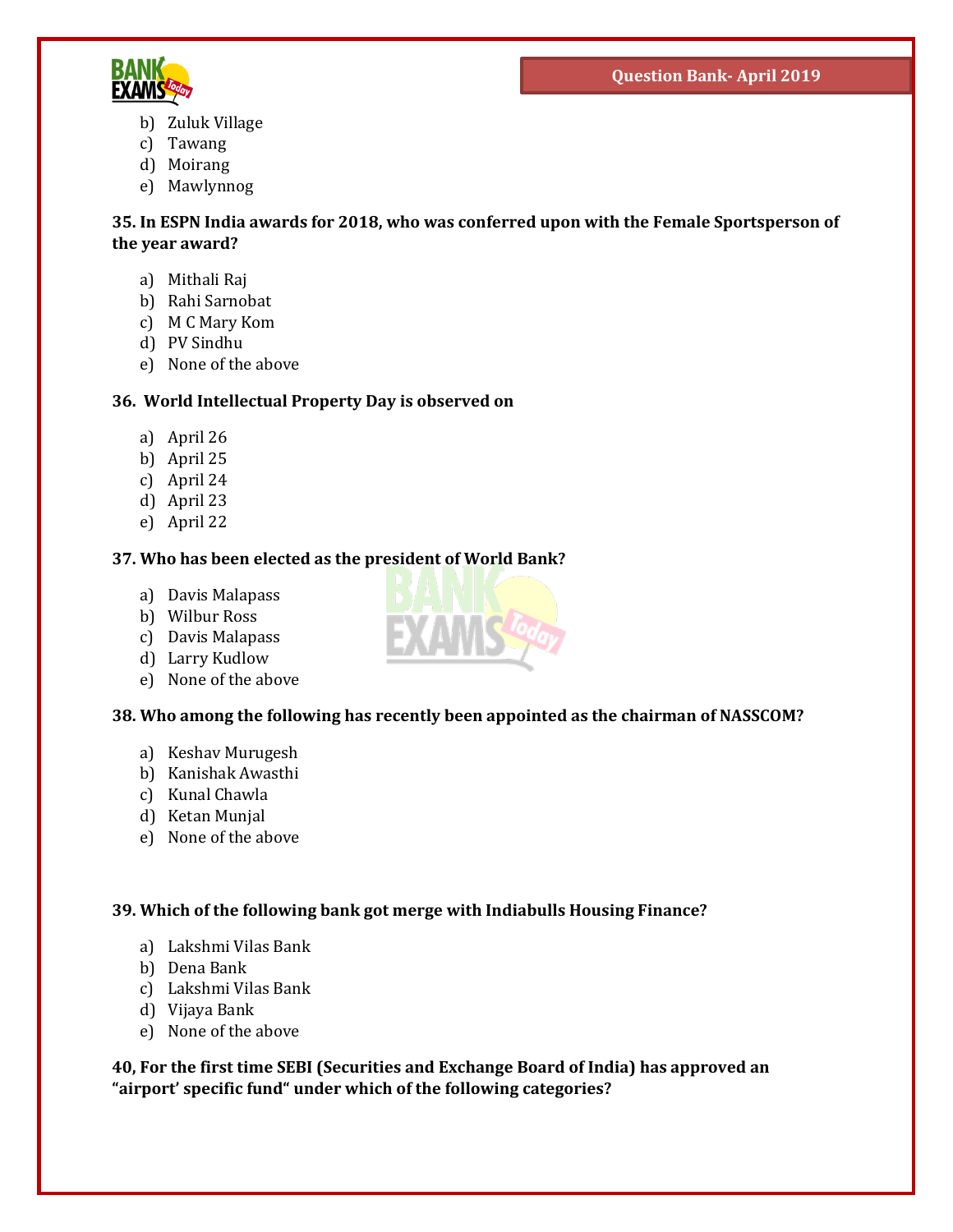

- a) Category II Alternate Investment Fund
- b) Category I Alternate Investment Fund
- c) Category III Alternate Investment Fund
- d) Category IV Alternate Investment Fund
- e) None of the above

**41. For the first time SEBI (Securities and Exchange Board of India) has approved an "airport' specific fund" called Taking Off To the Future Airport Fund" which can raise a capital amounting to**

- a) Rs. 20,000 crore
- b) Rs. 30,000 crore
- c) Rs. 40,000 crore
- d) Rs. 10,000 crore
- e) Rs. 50,000 crore

#### **42. According to the World Bank, India's GDP growth in the Fiscal Year 2019-20 is expected to be**

- a) 7.5%
- b) 7.2%
- c) 7.3%
- d) 7.4%
- e) None of the above



**43. Which station has become the first ever railway station in the Indian Railways to get an ISO (International Organisation for Standardisation) certification from the National Green Tribunal (NGT)?**

- a) Kollam Railway Station
- b) Guwahati Railway Station
- c) Sealdah Railway Station
- d) Chennai Central Railway Station
- e) None of the above Railway Station

#### **44. In NIRF, R stands for**

- a) Ranking
- b) Regional
- c) Reconstruction
- d) Revitalization
- e) None of the above

#### **45. In ARIIA, the last A stands for**

- a) Atal
- b) Achievers
- c) Akaar
- d) Achievements
- e) None of the above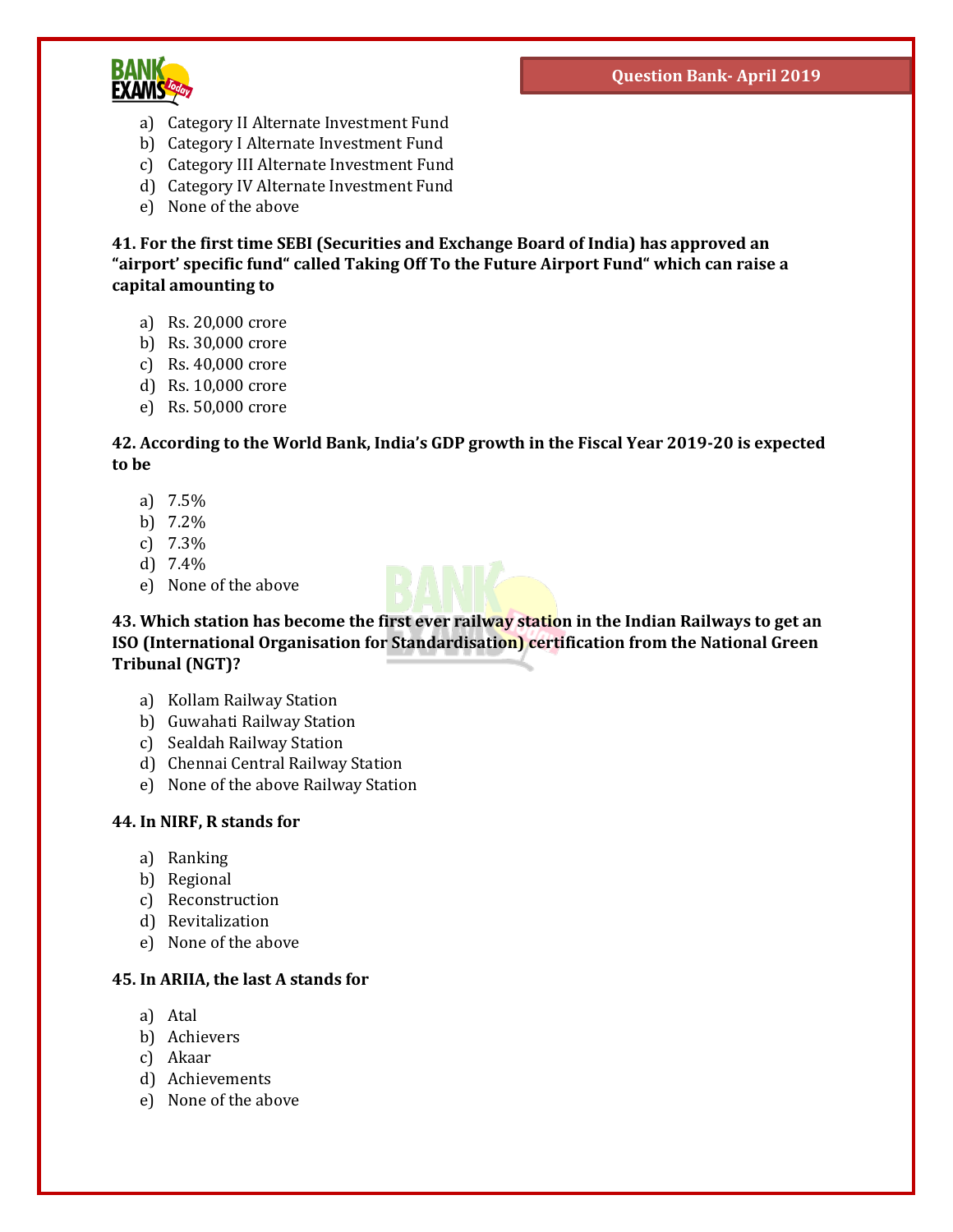

# **46. The Committee on Currency Movement" (CCM) formed by RBI was chaired by**

- a) DK Mohanty
- b) RD Awasthi
- c) PK Tiwari
- d) RS Swaminathan
- e) None of the above

**47. The Reserve Bank of India Monday came out with guidelines for banks to set up new currency chests, which include a minimum area of \_\_\_\_\_\_\_\_\_\_\_\_\_\_\_\_\_\_\_\_\_ in plain regions.**

- a) 2000 sq. ft
- b) 3500 sq ft
- c) 1500 sq. ft
- d) 1000 sq ft.
- e) None of the above

**48. According to the new guidelines for currency chests, the he new chests located in hilly areas should have a processing capacity of**

- a) 2.1 lakh pieces of banknotes per day
- b) 2.5 lakh pieces of banknotes per day
- c) 3.1 lakh pieces of banknotes per day
- d) 3.5 lakh pieces of banknotes per day
- e) None of the above

**49. Bombay Stock Exchange (BSE) has signed an agreement with which of the following bansk to spread more awareness about the benefits of listing startups as well as to strengthen BSE startup platform?**

- a) ICICI Bank
- b) Axis Bank
- c) HDFC Bank
- d) Yes Bank
- e) None of the above

**50. Who among the following has been honoured with the New Zealand Prime Minister's Sir Edmund Hillary Fellowship for 2019 in recognition of her "inspiring achievements"?**

- a) Deepa Malik
- b) Deepa Karmakar
- c) Hina Sidhu
- d) Saikhom Mirabai Chanu
- e) Mary Kom

**51. According to 'Political Leaders Position and Action on Air Quality in India 2014-2019' repor, which of the following is ranked the most polluted city in India?**

- a) New Delhi
- b) Lucknow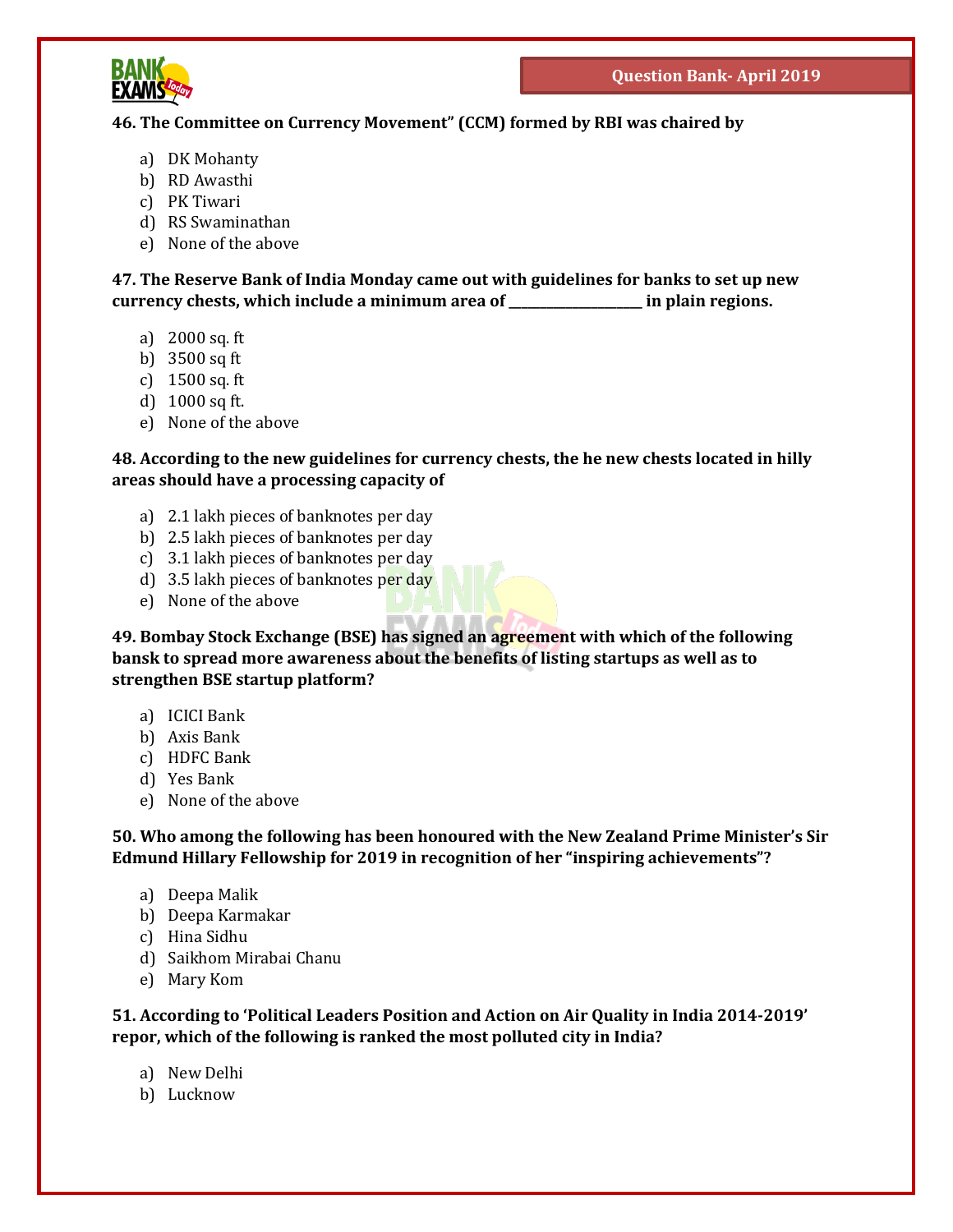

- c) Patiala
- d) Kanpur
- e) None of the above

**52. As per the first edition of Forbes World's Best Bank survey, which bank has been recognized as number 1 bank by customers in India.**

- a) ICICI Bank
- b) HDFC Bank
- c) Axis Bank
- d) State Bank of India
- e) None of the above

**53. To empower the 'Agri', 'MSME segment' and small businesses, \_\_\_\_\_\_\_\_\_\_\_\_\_\_\_\_\_\_\_ signed the first co-origination loan agreement with State Bank of India (SBI).**

- a) PAISALO Digital Limited
- b) Indiabulls Home Loans
- c) IndiaLends
- d) Loan Loji
- e) None of the above

#### **54. Which of the following schemes have won the distinguished World Summit on the Information Society (WSIS) awards of the United Nations (UN).**

- a) Krishak Bandhu Schem, Nijo Griha Nijo Bhumi
- b) Gatidhara Scheme, Sabujshree
- c) Utkarsh Bangla Scheme, Sabooj Sath
- d) Sufal Bangla, Lokprasar Prakalpa
- e) None of the above

#### **55. Who has been honoured with the prestigious Saraswati Samman, 2018?**

- a) K Siva Reddy
- b) N. Gopi
- c) Kalipatnam Ramarao
- d) K. Satchidanandan
- e) None of the above

#### **56. ReWeave was launched by**

- a) Tata Trust
- b) Reliance
- c) Ministry of Small and Medium Enterprises
- d) Microsoft
- e) None of the above

#### **57. India's First Foreign Interactive Bird Park is launched in**

- a) Microsoft
- b) Pune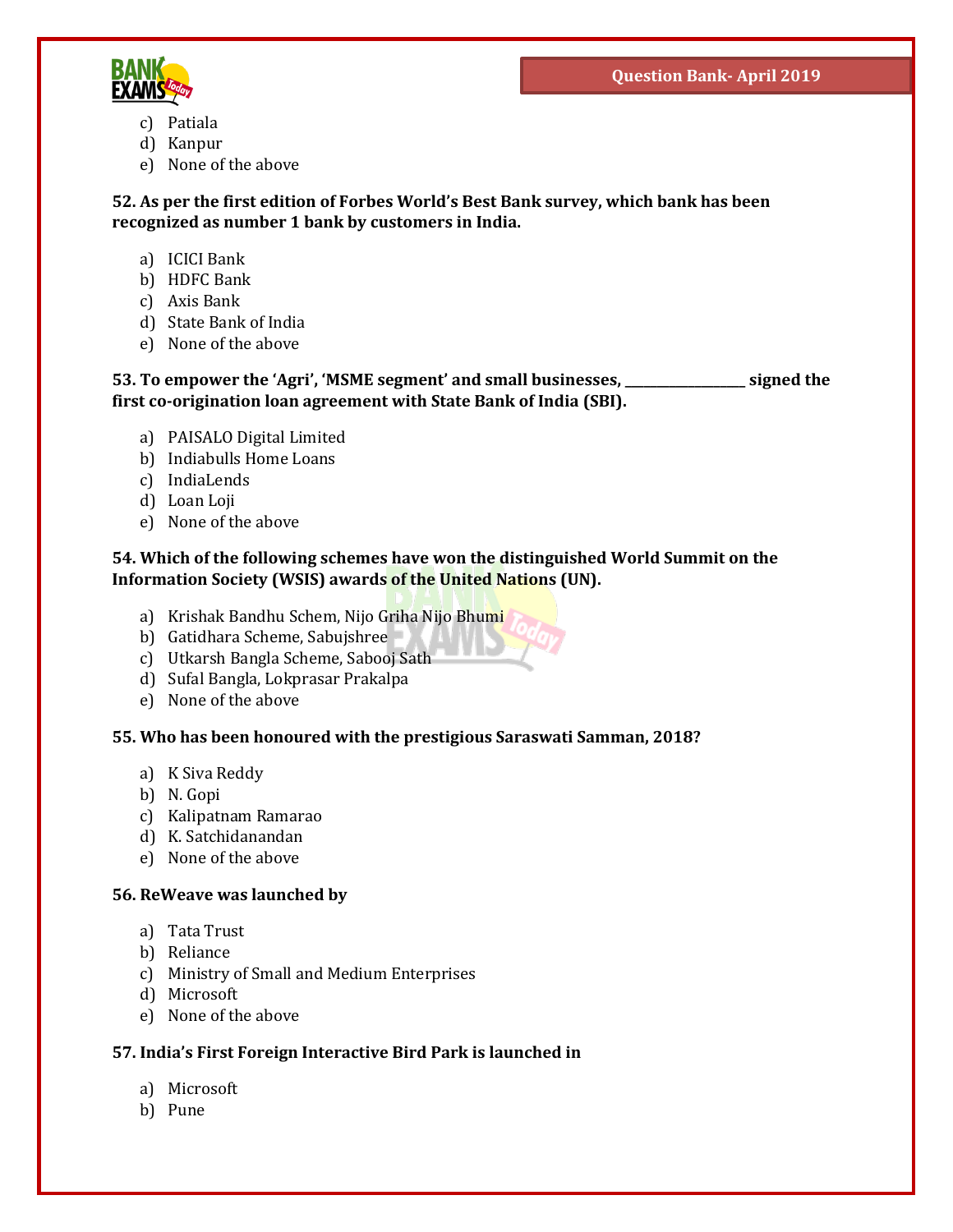

- c) Jaipur
- d) New Delhi
- e) None of the above

**58. Which of the following is India's first indigenously designed and developed long-range cruise missile?**

- a) Nirvair
- b) Nirbhay
- c) Nishan
- d) Nishat
- e) None of the above

# **59. Harsheel Dani belongs to which of the following sports?**

- a) Tennis
- b) Golf
- c) Snooker
- d) Wrestling
- e) Badminton

#### **60. Rongali Bihu is celebrated in**

- a) Assam
- b) Odisha
- c) West Bengal
- d) Rajasthan
- e) None of the above

#### **61. Which bank has launched NRI-Insta Online a paperless account opening facility for NRIs?**

- a) Bank of India
- b) Bank of Baroda
- c) ICICI Bank
- d) IDBI Bank
- e) None of the above

#### **62. Which of the following is India's first public sector bank to meet RBI's EMV (Europay, MasterCard and Visa) mandate/**

- a) Canara Bank
- b) Axis Bank
- c) ICICI Bank
- d) Yes Bank
- e) HDFC Bank

#### **63. Which of the following logo has been printed on the reverse side of the new Rs. 50 denomination notes?**

- a) Skill India
- b) Made in India

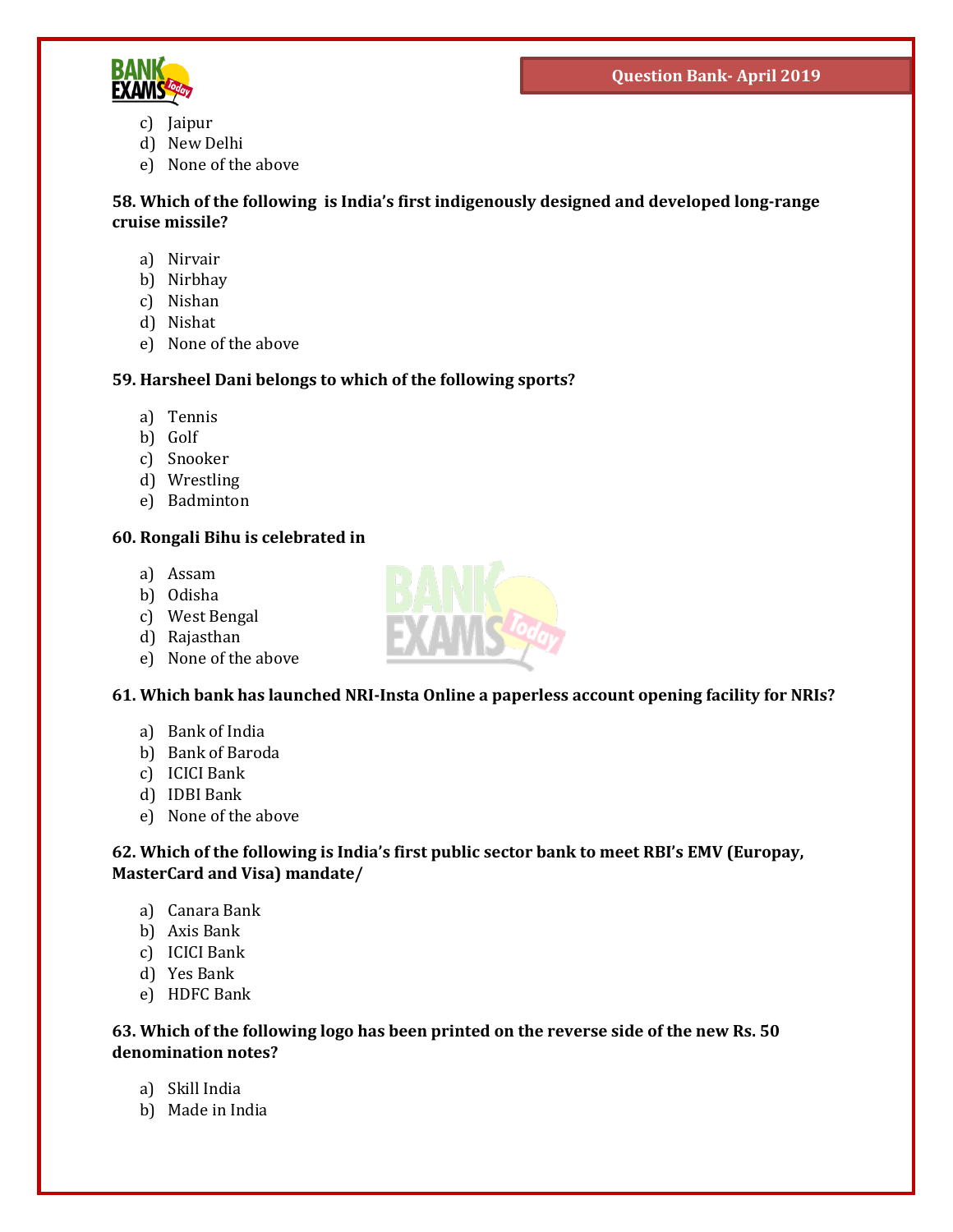

- c) Swachh Bharat
- d) Standup India
- e) None of the above

#### **64. Name the quasi-cryptocurrency launched by The World Bank and the International Monetary Fund (IMF)?**

- a) LearningCoin
- b) QuasiCoin
- c) CryptoCoin
- d) FirstCoin
- e) None of the above

# **65. Which of the following bank has been given to acquire Gruh Finance**

- a) Bandhan Bank
- b) Luxmi Vilas Bank
- c) Jana Small Finance Bank
- d) IDBI Bank
- e) None of the above

#### **66. G20 Summit in November 2020 will be organised in**

- a) Riyadh
- b) Medina
- c) Al Khobar
- d) Saihat
- e) None of the above

# **67. Which country topped the World Press Freedom Index 2019?**

- a) Finland
- b) Sweden
- c) Denmark
- d) Norway
- e) None of the above

# **68. What is India's rank in World Press Freedom Index 2019?**

- a) 140th
- b) 138th
- c) 154th
- d) 129
- e) 130th

#### **69. World Heritage Day is observed on**

- a) 16th April
- b) 14th April
- c) 12th April
- d) 18th April

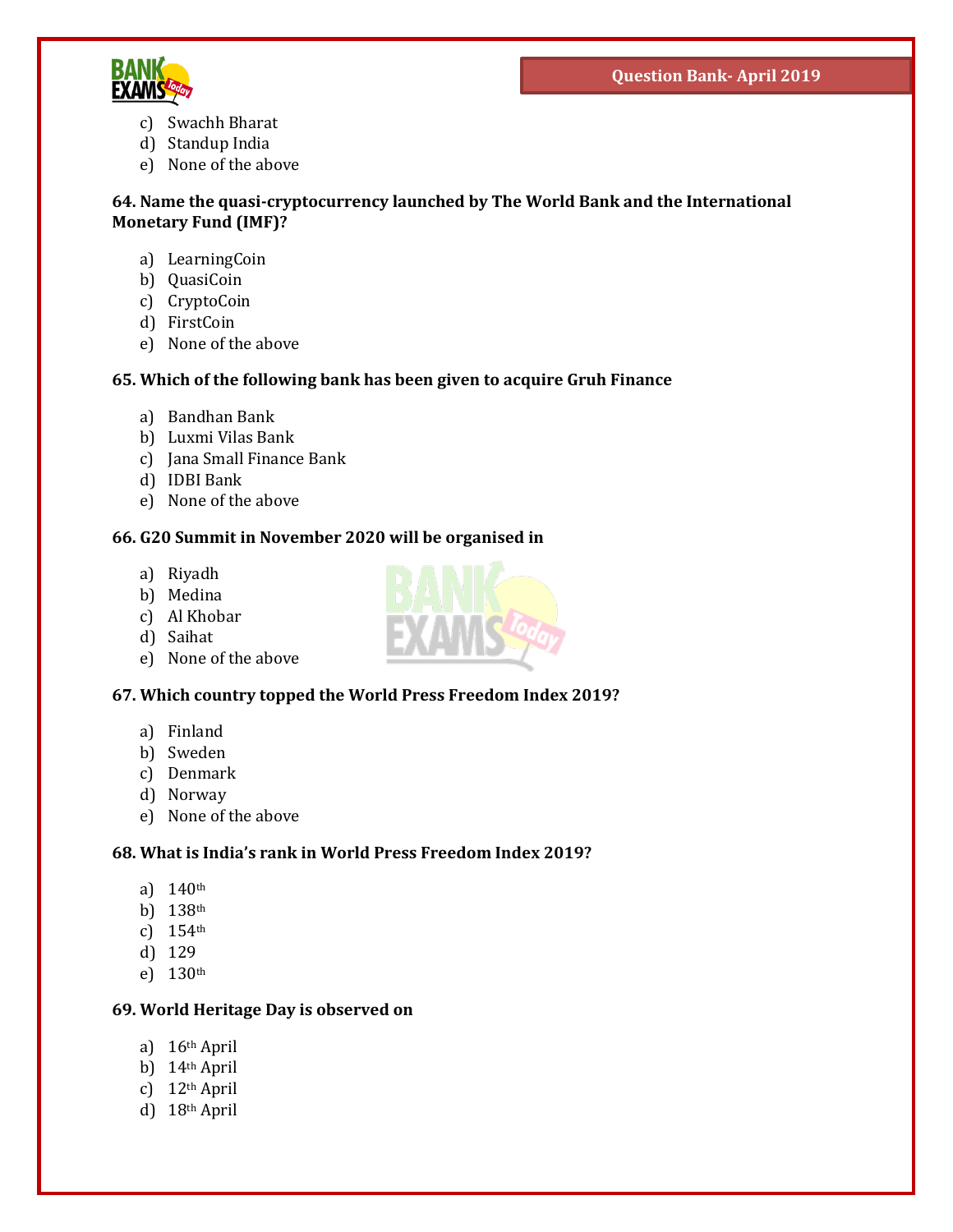

e) 10th April

# **70. What was the theme of World Heritage Day 2019?**

- a) Rural Landscapes
- b) Rural Heritage
- c) Rural Tourism
- d) Rural Landscape and Tourism
- e) None of the above

# **71. Airtel Payments Bank joined hands with \_\_\_\_\_\_\_\_\_\_\_\_\_ General Insurance for a two-wheeler insurance product.**

- a) Bajaj Allianz
- b) IFFCO Tokio
- c) Bharti AXA
- d) Star Health
- e) None of the above

# **72. Who has been appointed as chief executive officer of Deutsche Bank as India's head?**

- a) Kaushik Shaparia
- b) Kumar Sambhav
- c) Satish Chandra
- d) Ravneet Singh Gill
- e) None of the above



- a) United States
- b) United Kindom
- c) Canada
- d) Denmark
- e) Sweden

# **74. What is India's rank in Startup Ecosystem Ranking for 2019 by StartupBlink?**

- a) 14th
- b) 10<sup>th</sup>
- c) 28th
- d) 16th
- e) 17th

# **75. What does A stand for in FAME II scheme?**

- a) Adoption
- b) Adaption
- c) Accreditation
- d) Acceptance
- e) None of the above

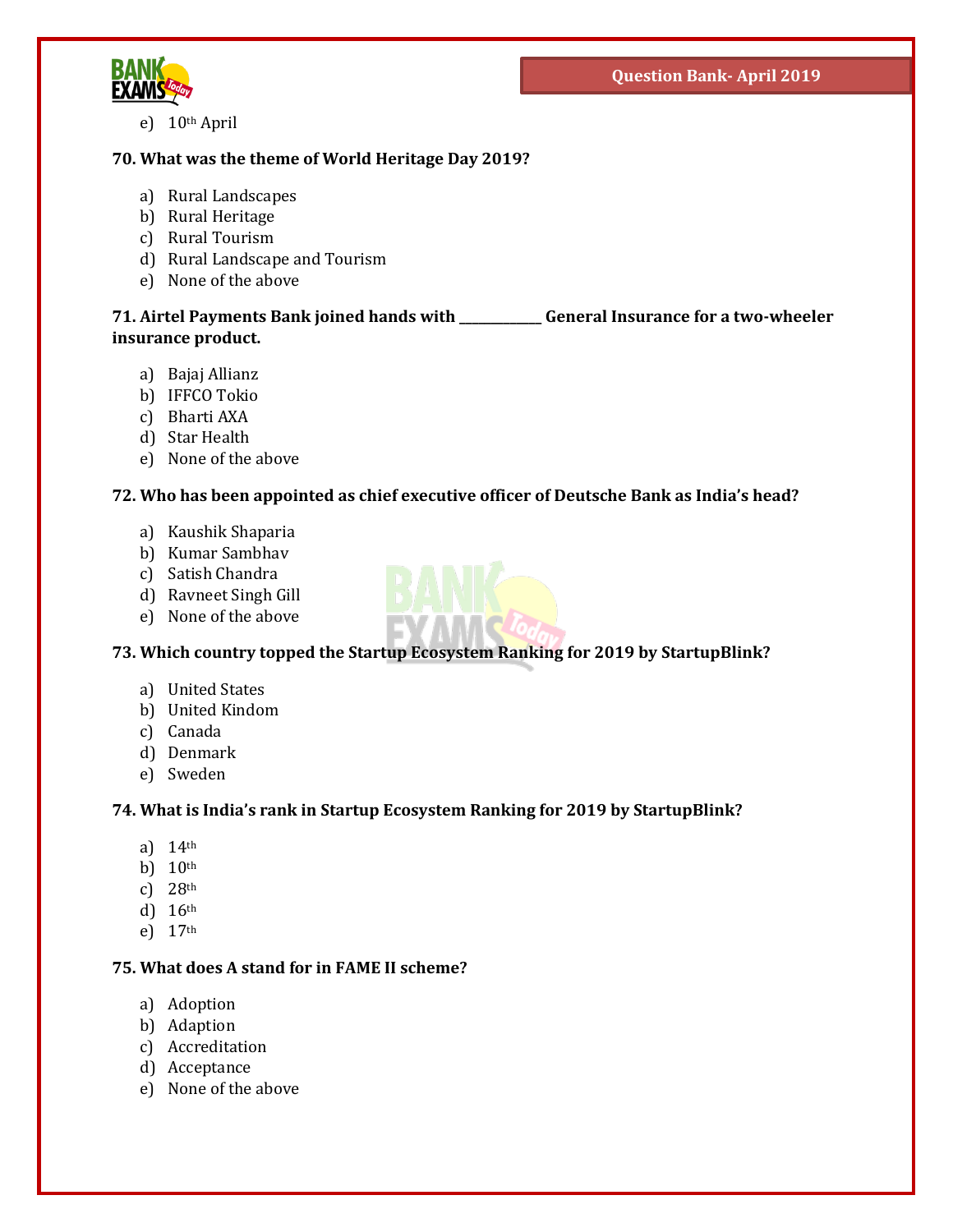

**76. Under the FAME II scheme, the Central Government has made compulsory for Electric Vehicle (EV) manufactures in India to locally source at least \_\_\_\_\_\_\_\_\_\_\_\_\_\_\_\_\_\_\_\_\_ components for the provision of receiving subsidies.**

- a) 60%
- b) 70%
- c) 40%
- d) 50%
- e) 55%

#### **77. What is the theme of Earth Day 2019?**

- a) End Plastic Pollution
- b) Climate Literacy and Environment
- c) Protecting Our Species
- d) Trees for the Earth
- e) None of the above

# **78. The central government has increased the authorized capital of state-owned Allahabad Bank from Rs. 3,000 crore to**

- a) Rs. 4,000 crore
- b) Rs. 6,000 crore'
- c) Rs. 8,000 crore
- d) Rs. 10,000 crore
- e) Rs. 12,000 crore

**79. Which country released a special stamp on the theme of Ramayana at the 70th anniversary of the establishment of diplomatic ties?**

- a) Indonesia
- b) Sri Lanka
- c) Israel
- d) Bhutan
- e) Bangladesh

**80. The RBI has granted approval to \_\_\_\_\_\_\_\_\_\_\_\_\_\_\_\_\_\_\_ for holding up to 9.9% stake in Bandhan Bank following the Gruh Finance deal.**

- a) Canara Bank
- b) Indiabulls
- c) HDFC Ltd
- d) Aditya Birla Ltd
- e) None of the above

**81. According to this, for determining the allotment in an initial offer and follow on public offers, REITs have to offer their units in lots worth at least**

- a) Rs. 50,000
- b) Rs. 25,000

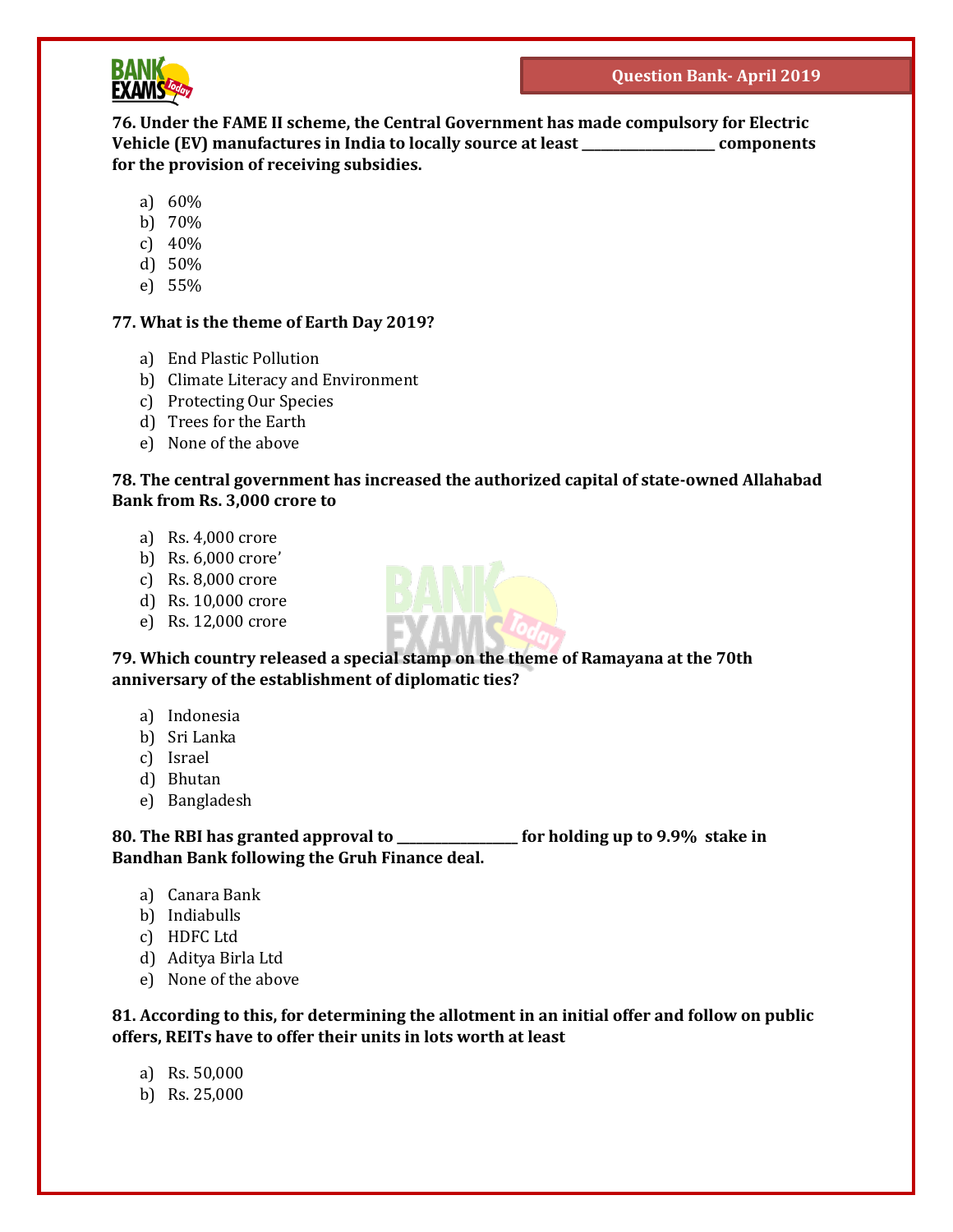

- c) Rs. 1 lakh
- d) Rs. 25 lakh
- e) None of the above

**82. Recently, SEBI in his guidelines titled "Guidelines for Determination of Allotment and Trading Lot Size for Real Estate Investment Trusts (REITs) and Infrastructure Investment Trusts (InvITs)" has reduced the minimum subscription requirement as well as defined trading lots for REITs and InvITs. According to this, in case of InvITs, the minimum value of a single lot should be** 

- a) Rs. 50,000
- b) Rs. 25,000
- c) Rs. 1 lakh
- d) Rs. 25 lakh
- e) None of the above

#### **83. National Company Law Tribunal (NCLT) approved merger of private sector lender\_\_\_\_\_\_\_\_\_\_\_\_\_\_\_\_\_\_\_\_\_\_\_\_\_\_\_ with Bharat Financial Inclusion (BFIL), a microfinance company.**

- a) IndusInd Bank
- b) Axis Bank
- c) Bandhan Bank
- d) Yes Bank
- e) None of the above



- a) Air Canada
- b) Saudi Airways
- c) Air India
- d) Etihad Airways
- e) None of the above

#### **85. What does A stand for in SAECKs kits?**

- a) Assault
- b) Adoption
- c) Acceptance
- d) Assurance
- e) None of the above

#### **86. Which ministry has launched SAECKs kits?**

- a) Ministry of Family and Health Welfare
- b) Ministry of Social Justice and Empowerment
- c) Ministry of Women and Child Development
- d) Ministry of Home Affairs
- e) None of the above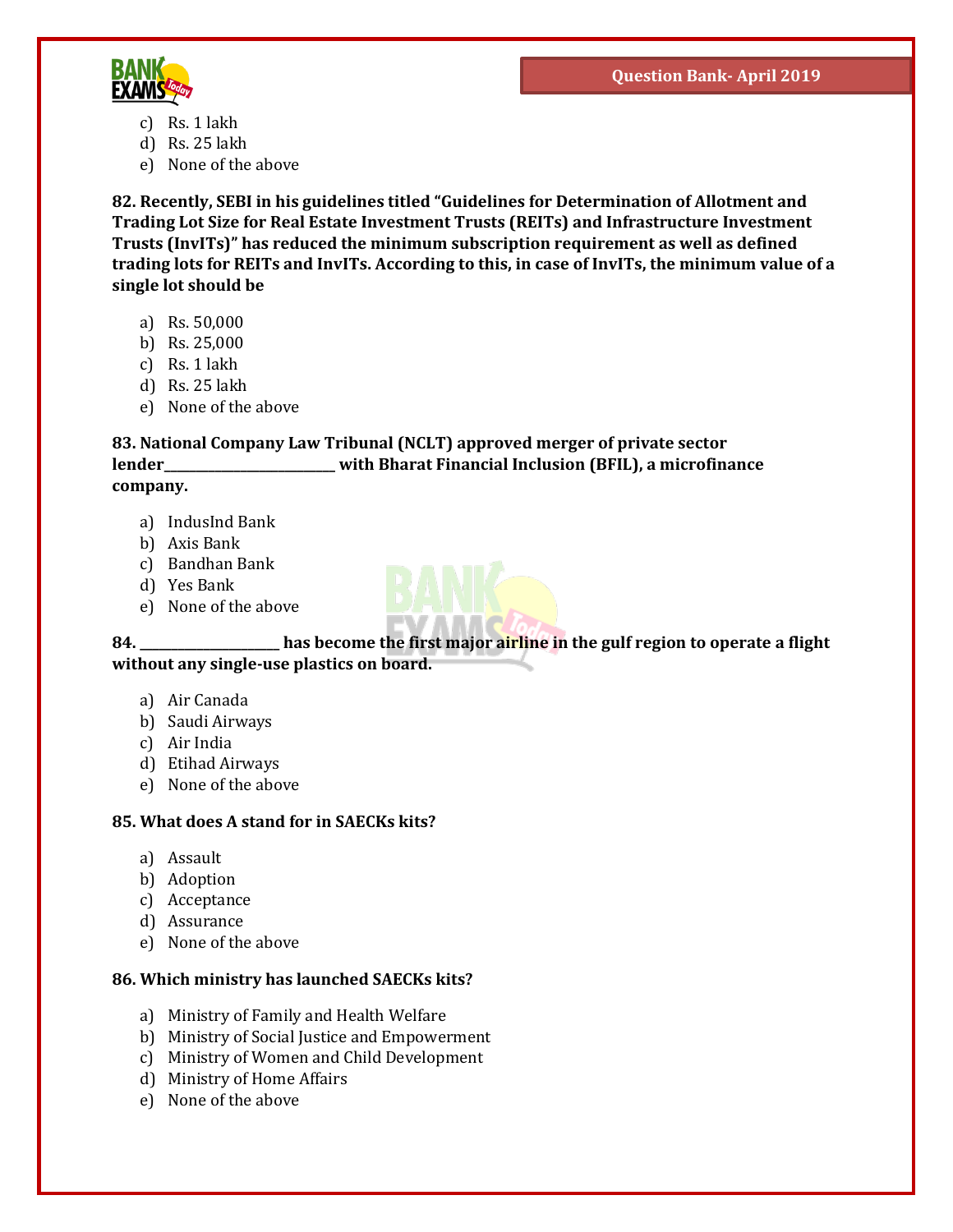

#### **87. Whohas been awarded the second edition of Rabindranath Tagore Literary Prize 2019 for his 2010 novel "Solo" ?**

- a) Rana Dasgupta
- b) Ranjit Dua
- c) Rupinder Singh
- d) Rupam Mehta
- e) None of the above

**88. Who became the first overseas player from India to represent Hampshire and he will replace Aiden Kyle Markram, who will join South Africa's World Cup Team?**

- a) M.S. Dhoni
- b) Rohit Sharma
- c) Kapil Dev
- d) Ajinkya Rahane
- e) Sachin Tendulakar

#### **89. Earth Day is observed on**

- a) April 22
- b) April 20
- c) April 18
- d) April 16
- e) April 14



- 1. 2.6%; According to the report from the Stockholm International Peace Research Institute (SIPRI), a think-tank, the world's military expenditure has risen by 2.6% to reach 1.82 \$ trillion in 2018.
- 2.  $4<sup>th</sup>$  The five biggest spenders in 2018 were the United States, China, Saudi Arabia, India and France, which together accounted for 60 per cent of global military spending
- 3. 3.1%; By the SIPRI report, India's military expenditure had hiked by 3.1% to reach 66.5 \$ billion and Pakistan's expenditure grew by 11% to reach 11.4 \$ billion.
- 4. Paytm Payment Bank; Paytm has launched recurring payment (auto pay) service for merchants that are working on a digital subscription model. The move will allow the subscription-based businesses to collect payments from their subscribers effortlessly.
- 5. Bharti AXA; Bharti AXA General Insurance, the first company in the domestic non-life insurance industry has collaborated with web aggregator, Wishfin Insurance to sell 2-wheeler policies via social media messaging platform, WhatsApp.
- 6. Flipkart; PhonePe is a financial technology company headquartered in Bangalore, India. Flipkart is its parent organisation.
- 7. Tennis; India's Table Tennis player Sathiyan Gnanasekaran became the first Indian to break into the world's top 25 of the latest International Table Tennis Federation (ITTF) Rankings.
- 8. Bajrang Punia; 25 years old Indian wrestler Bajrang Punia became the first Indian wrestler to fight at New York's iconic Madison Square Garden.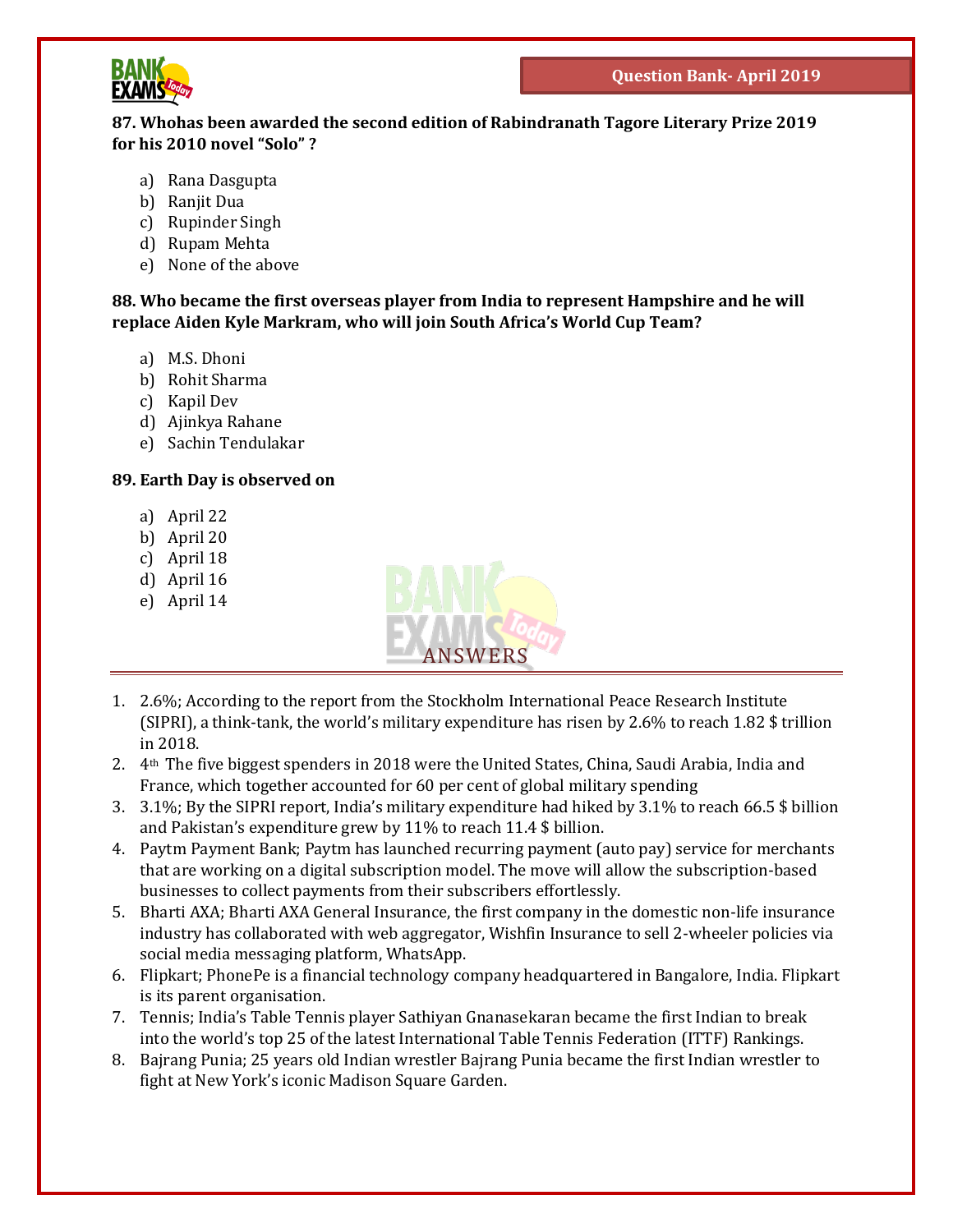

- 9. Golf; Indian Professional Golfer, Gaganjeet Bhullar has been awarded outstanding achievement as a player award at the 4th Edition of the annual India Golf Industry Association (GIA) award for the year 2019 at the Delhi Golf Club.
- 10. Saba Naqvi
- 11. Bengaluru
- 12. CK Mishra; The Ministry of Environment, Forests and Climate Change (MOEFCC) notified that a committee will be formed to implement the National Clean Air Programme (NCAP) which was launched to handle the major issue of air-pollution in India. Overall guidance would be provided by the committee to implement and review the progress of NCAP for each financial year. The committee would be headed by its Secretary, C K Mishra,
- 13. Qatar; The 2022 FIFA World Cup is scheduled to take place in Qatar
- 14. Suresh Mathur; The Insurance Regulatory and Development Authority of India (IRDAI) set up a 13-member committee in order to review regulatory framework on micro insurance, and suggest the steps to be taken to raise demand for such products in India by recommending product designs with customer-friendly underwriting, example, easy premium payment methods and simple claims settlement procedures. The committee is headed by Suresh Mathur, IRDAI's Executive Director.
- 15. 100 crore; The Reserve Bank of India (RBI) extended the ombudsman scheme coverage to nondeposit taking (NBFCs) Non-banking Financial Companies having an asset size of Rs.100 crore or higher. The objective of this was to provide a cost-free and swift complaint-redressal mechanism relating to shortage in the services, concerning loan and other issues by NBFCs under the scheme.
- 16. 63 X 129 mm; The Reserve Bank of India (RBI) will issue new Rs 20 denomination banknotes having a base colour of greenish -yellow with size of 63 X 129 mm. The first Rs 20 notes were issued in the Mahatma Gandhi Series in August 2001.
- 17. Ellora caves
- 18. Claire Polosak
- 19. Guinea;
- 20. Reliance Nippon Life Asset Management; Reliance Nippon Life Asset Management (RNAM) has joined hands with Google to enable the customers of Reliance Mutual Fund to carry out voicebased financial transactions
- 21. Justice Chander Shekhar; The Ministry of Home Affairs has constituted Unlawful Activities (Prevention) Tribunal, to determine the sufficient cause to ban Jamaat-e-Islami, and Jammu and Kashmir Liberation Front (JKLF) faction. It will be headed by Justice Chander Shekhar of the Delhi High Court.
- 22. Reiwa; Following the 1400 years old tradition, Japan's government has unveiled an New Imperial Era named "Reiwa" or "pursuing harmony" for soon-to-be Emperor Naruhito. The new era to begin on May 1 will succeed the "Heisei" era (1989-2019) of Emperor Akihito.
- 23. Maitri; The Indian Army has achieved a record-breaking feat by constructing 'Maitri', the 260 feet longest suspension bridge over the Indus river in the Leh-Ladakh region in just 40 days.
- 24. Kotak Mahindra Bank; Kotak Mahindra Bank became the first lender to levy charges on peer-topeer (P2P) UPI transactions available across all platforms, namely, Paytm, Google Pay, PhonePe, Trucaller Pay among others. For Kotak Mahindra Bank's account holders, the first 30 peer-topeer UPI fund transfer would be free of cost. Once a person exceeds 30 UPI transactions, he will be charged Rs. 2.50 per transaction for of Rs. 1000 or less. For transfers exceeding Rs. 1000, the bank will charge Rs. 5 plus 18% GST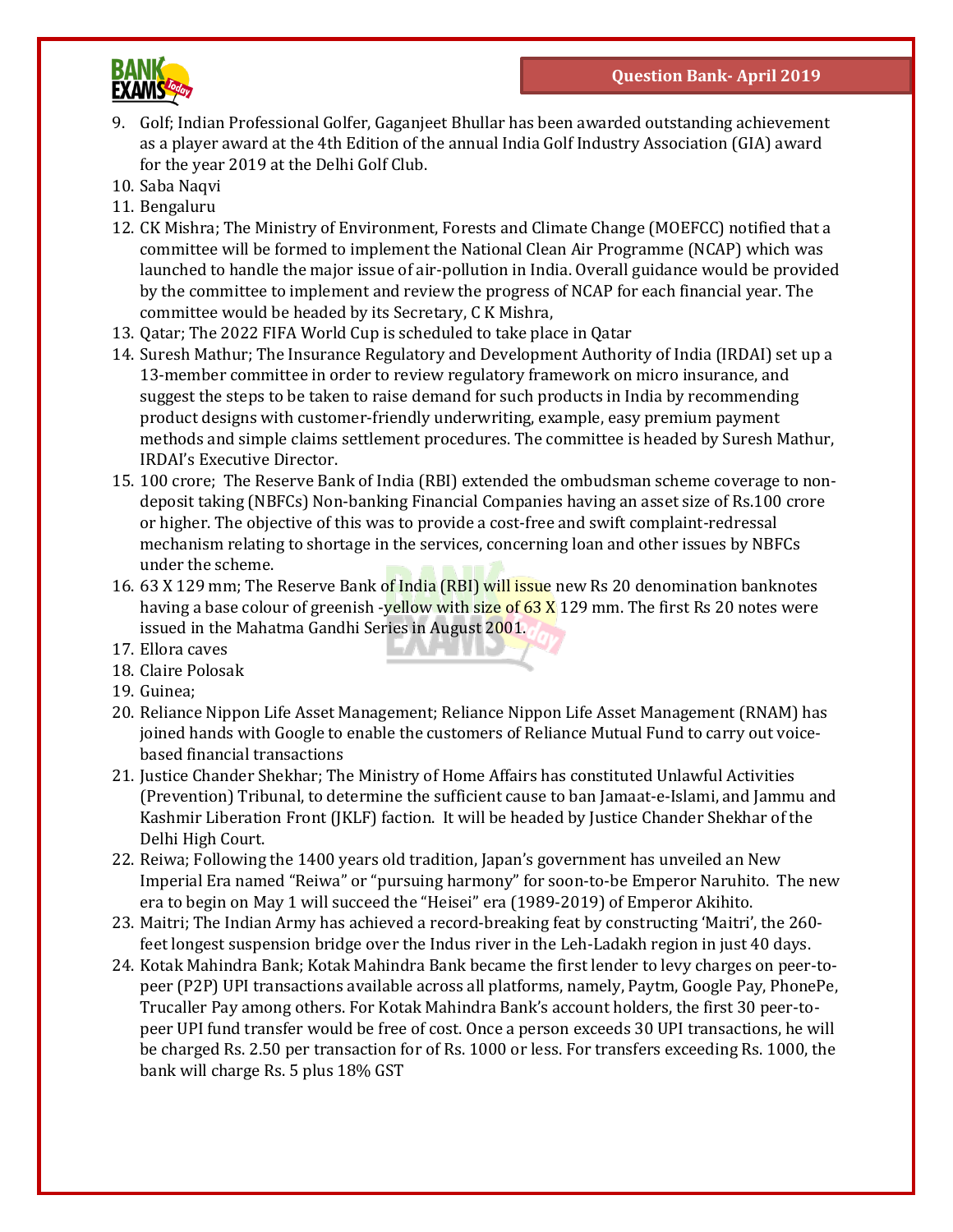

- 25. Paytm Money; Paytm Money, the wealth management arm of Paytm, has got approval from the Securities and Exchange Board of India (SEBI) to start offering a stock broking service such as the ability to trade in equities and cash segments, derivatives, and exchange-traded funds (ETFs) among other exchange-traded products.
- 26. Squash; Saurav Ghosal moved up two places to become the first Indian male squash player to break into the top 10 of the latest PSA (Professional Squash Association) world ranking. He is ranked at 10th Place which is his career best ranking.
- 27. 113 million; In accordance with the annual 2019 Global Report on Food Crises, around 113 million people across 53 countries faced severe huger in 2018. In comparison to the figures of 2017, the number is reduced from 124 million but it requires urgent humanitarian assistance.
- 28. Rs. 75000 crore; The Reserve Bank of India (RBI) in consultation with the government of India has set the limits for Ways and Means Advances (WMA) for the first half of the financial year 2019-20 (April 2019 to September 2019) at Rs 75000 crore.
- 29. 90 Days; The WMA needs to be vacated after 90 days. The interest rate for WMA is currently charged at the repo rate. The limits for WMA are decided by the RBI and in consultation with the Government of India.
- 30. Vipin Anad; Vipin Anand has assumed the charge of Managing Director of the Life Insurance Corporation of India (LIC).
- 31. BSE and India INX; BSE (earlier called Bombay Stock Exchange) and INX (India International Exchange) are the first Indian exchanges to sign MoU (Memorandum of Understanding) with MOEX (Moscow Exchange) in order to allow capital formation platform and connect investor community and companies in both India and Russia.
- 32. BSNL; State-owned telecom service provider Bharatiya Sanchar Nigam Limited (BSNL) has received licence from the Department of Telecommunications to provide Internet and mobile services on flights
- 33. Rs 50,000 or less; Insurance Regulatory and Development Authority of India (IRDAI) has created a special category of insurance policies called micro-insurance policies to promote insurance coverage among economically vulnerable sections of society. The IRDA Microinsurance Regulations, 2005 defines and enables micro-insurance. A micro-insurance policy is a general or life insurance policy with a sum assured of Rs 50,000 or less
- 34. Phayeng Village; Phayeng, a scheduled caste village of the Chakpa community in Imphal West district of Manipur has been tagged as India's first carbon-positive settlement.
- 35. PV Sindhu; The Indian subsidiary of ESPN (Entertainment and Sports Programming Network), India (espn.in) declared the ESPN India awards for 2018 in which PV Sindhu was conferred with the sportsperson of year award in female category and Neeraj Chopra was conferred with the sportsperson of the year award in Male category.
- 36. April 26; April 26 is observed as a World Intellectual Property Day across the globe
- 37. Davis Malapass; Davis Malpass senior Treasury official and staunch supporter of President Donald Trump, was unanimously chosen as the next president of the World bank. He will succeed Jim Yong-Kim.
- 38. Keshav Murugesh
- 39. Lakshmi Vilas Bank; The board of Lakshmi Vilas Bank (LVB), has approved the merger of private sector lender with Indiabulls Housing Finance Ltd, mortgage financier in an all-stock deal.
- 40. Category II Alternate Investment Fund; Under "Category II Alternate Investment Fund" (AIF), for the first time SEBI (Securities and Exchange Board of India) has approved an "airport'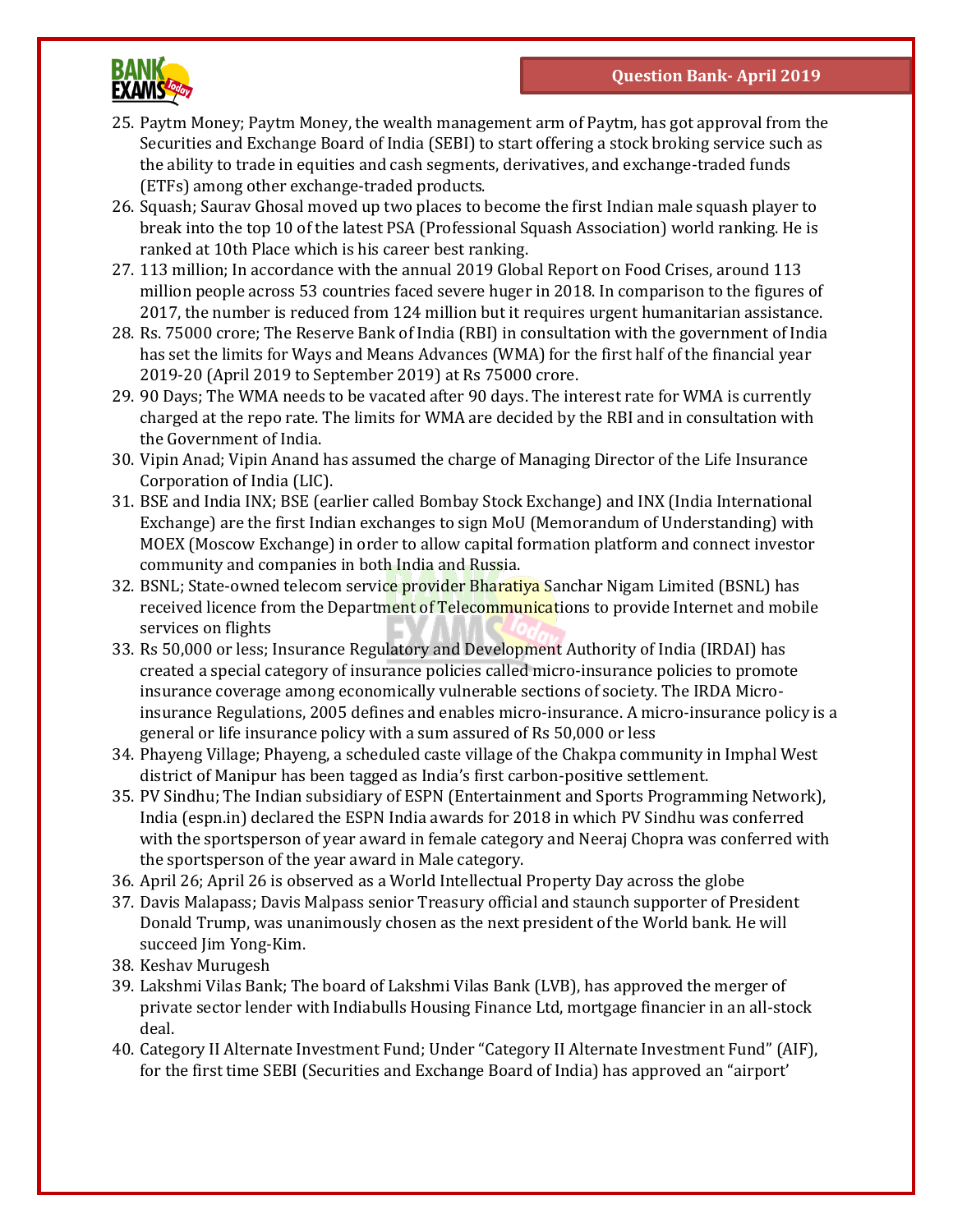

specific fund". The name of the fund is "Taking Off To the Future Airport Fund". It can raise a capital amounting to Rs. 10,000 crore

- 41. Rs. 10,000 crore; Under "Category II Alternate Investment Fund" (AIF), for the first time SEBI (Securities and Exchange Board of India) has approved an "airport' specific fund". The name of the fund is "Taking Off To the Future Airport Fund". It can raise a capital amounting to Rs. 10,000 crore
- 42. 7.5%; The World Bank notified that India's consistent hold in investment sector, mainly privateimproved export performance and resilient consumption, has led its GDP growth forecast to mount to 7.5 per cent for fiscal year 2019-20.
- 43. Guwahati Railway Station; Guwahati Railway Station has become the first ever railway station in the Indian Railways to get an ISO (International Organisation for Standardisation) certification from the National Green Tribunal (NGT). It has been given this certificate for providing passenger amenities in a clean and green environment.
- 44. Ranking; National Institutional Ranking Framework (NIRF)
- 45. Achievements; Atal Ranking of Institutions for Innovation Achievements (ARIIA) 2019
- 46. DK Mohanty; The Reserve Bank of India gave some guidelines for banks to set up new currency chests, including a minimum area of 1,500 square feet for strong room and should have a processing capacity of 6.6 lakh pieces of banknotes per day.
- 47. 1500 sq. ft; "Area of the strong room/ vault of at least 1,500 sq ft. For those situated in hilly/ inaccessible places, the strong room/ vault area of at least 600 sq ft," the RBI said while specifying minimum standards for setting up new currency chests.
- 48. 2.1 lakh pieces of banknotes per day; The new chests should have a processing capacity of 6.6 lakh pieces of banknotes per day. For those situated in the hilly/ inaccessible places, the capacity of 2.1 lakh pieces of banknotes per day.
- 49. HDFC Bank; Bombay Stock Exchange (BSE), Asia's oldest exchange has signed an agreement with HDFC Bank to spread more awareness about the benefits of listing startups as well as to strengthen BSE startup platform.
- 50. Deepa Malik; Rio Paralympics silver medalist Deepa Malik has been honoured with the New Zealand Prime Minister's Sir Edmund Hillary Fellowship for 2019 in recognition of her "inspiring achievements".
- 51. Kanpur; According to 'Political Leaders Position and Action on Air Quality in India 2014-2019' report, released by Climate Trends Kanpur (in Uttar Pradesh) is the most polluted city in the world and is positioned 1 on the list.
- 52. HDFC Bank; As per the first edition of Forbes World's Best Bank survey, HDFC Bank has been recognized as number 1 bank by customers in India.
- 53. PAISALO Digital Limited
- 54. Utkarsh Bangla Scheme, Sabooj Sath
- 55. K Siva Reddy; Telugu poet K Siva Reddy has been honoured with the prestigious Saraswati Samman, 2018 with a cash prize of 15 lakh rupees for his collection of poetry titled 'Pakkaki Ottigilite'.
- 56. Microsoft; Microsoft's Project 'ReWeave' helps to preserve traditional weaving forms by upskilling workers, designing and marketing products, and creating sustainable livelihood options.
- 57. Mumbai; India's first exotic Bird Park 'EsselWorld Bird Park' was launched by EsselWorld Leisure Pvt. Ltd., the family entertainment arm of the \$6-billion Essel Group in Mumbai.
- 58. Nirbhay; 'Nirbhay', long range sub sonic cruise missile indigenously designed and developed by Bengaluru – based Aeronautical Development Establishment (ADE), a lab under Defence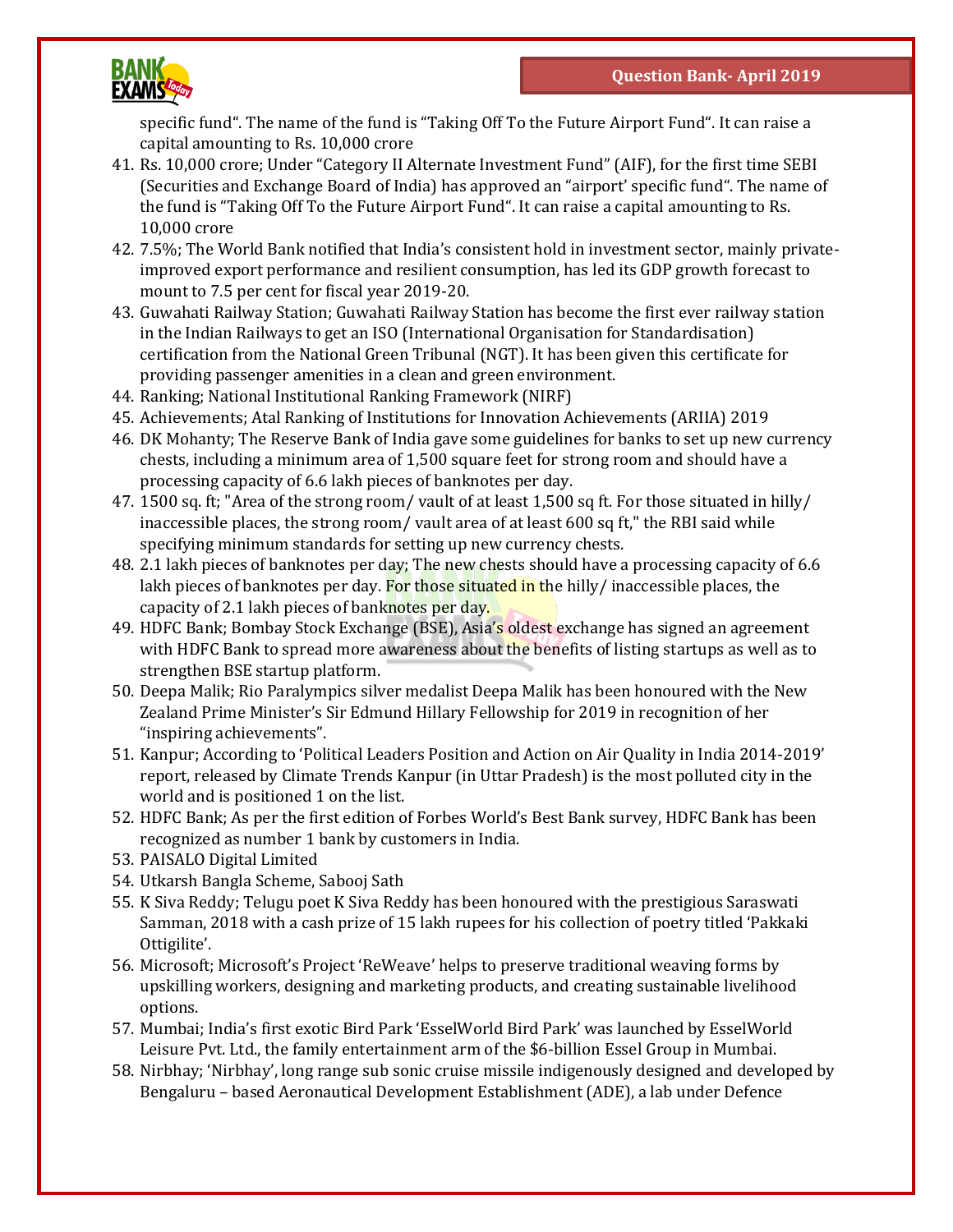

Research and Development Organisation (DRDO) was test fired from launch complex-3 of the Integrated Test Range (ITR) at Chandipur, Odisha. This all-weather missile can be launched from multiple platforms. It is India's first indigenously designed and developed long-range cruise missile

- 59. Badminton; India's Harsheel Dani clnched the 20th Victor Dutch International Badminton title at Wateringen
- 60. Assam; Assam's Rongali Bihu, also known as 'Bohaag Bihu' marks the beginning of the new Assamese calendar year started.
- 61. IDBI Bank; IDBI Bank has launched 'NRI-Insta Online' account opening process for NRIs residing in Financial Action Task Force (FATF)member countries to open an account in the Bank without visiting the branch or submitting paper documents such as physical documents as well as KYC proofs. This online facility is available in IDBI Bank's website.
- 62. Canara Bank; India's public sector bank, Canara Bank has successfully rolled out new functionality that supports EMV (Europay, MasterCard and Visa) card acquiring across its ATM (Automated Teller Machine) network and Aadhaar Authentication, thus becoming the 1st in the market to leverage ACI's UP Retail Payments solution and the 1st public sector bank to shift to EMV chip and PIN for card based transactions across the country's vast ATM network.
- 63. Swachh Bharat; The Reserve Bank of India (RBI) issued Rs. 50 denomination banknotes in Mahatma Gandhi (New) Series that bore Shri Shaktikanta Das' (Governor of RBI) signature. On the frontal side, the numeral '50' is written in the Devanagari script along with Mahatma Gandhi's portrait in the centre. On the reverse side, the note has a 'Swachh Bharat' logo printed on it with its slogan.
- 64. LearningCoin
- 65. Bandhan Bank; Kolkata-based Bandhan Bank has received the approval of the Competition Commission of India (CCI) for the acquisition of Gruh Finance which is the affordable housing finance arm of HDFC Ltd in a share-swap deal.
- 66. Riyadh; Saudi Arabia will host G20 summit in November 2020 in Riyadh. This will be the first G20 meeting in the Arab world and the 15th meeting of the G20 (Group of Twenty).
- 67. Norway; Recently, Reporters Without Borders released World Press Freedom Index 2019 in which Norway topped the index in third consecutive year
- $68. 140$ <sup>th</sup> Reporters Without Borders released World Press Freedom Index 2019 in which Norway topped the index in third consecutive year and India drops down by two positions (138th rank in 2018) to be ranked 140th out of 180 countries in 2019.
- 69. 18th April; World Heritage Day, which is also known as International Day for Monuments and Sites is an annual event celebrated on 18th April
- 70. Rural Landscapes; This year, the theme of the World Heritage Day is "Rural Landscapes".
- 71. Bharti AXA; Airtel Payments Bank joined hands with Bharti AXA General Insurance for a twowheeler insurance product offering which is available on MyAirtel App and at over 40,000 Airtel Payments Bank points across India.
- 72. Kaushik Shaparia; Kaushik Shaparia has been appointed as chief executive officer of Deutsche Bank as India's head with effect from May 2019. He will succeed Ravneet Gill.
- 73. United States; The United States, United Kingdom, and Canada are the top three countries ranked the first, second and third respectively in terms of global rankings.
- 74. 17th; India ranked at 17th position among 100 countries in 2018, from the 37th spot in 2017 in the Startup Ecosystem Ranking for 2019 as per the data released by StartupBlink.
- 75. Adoption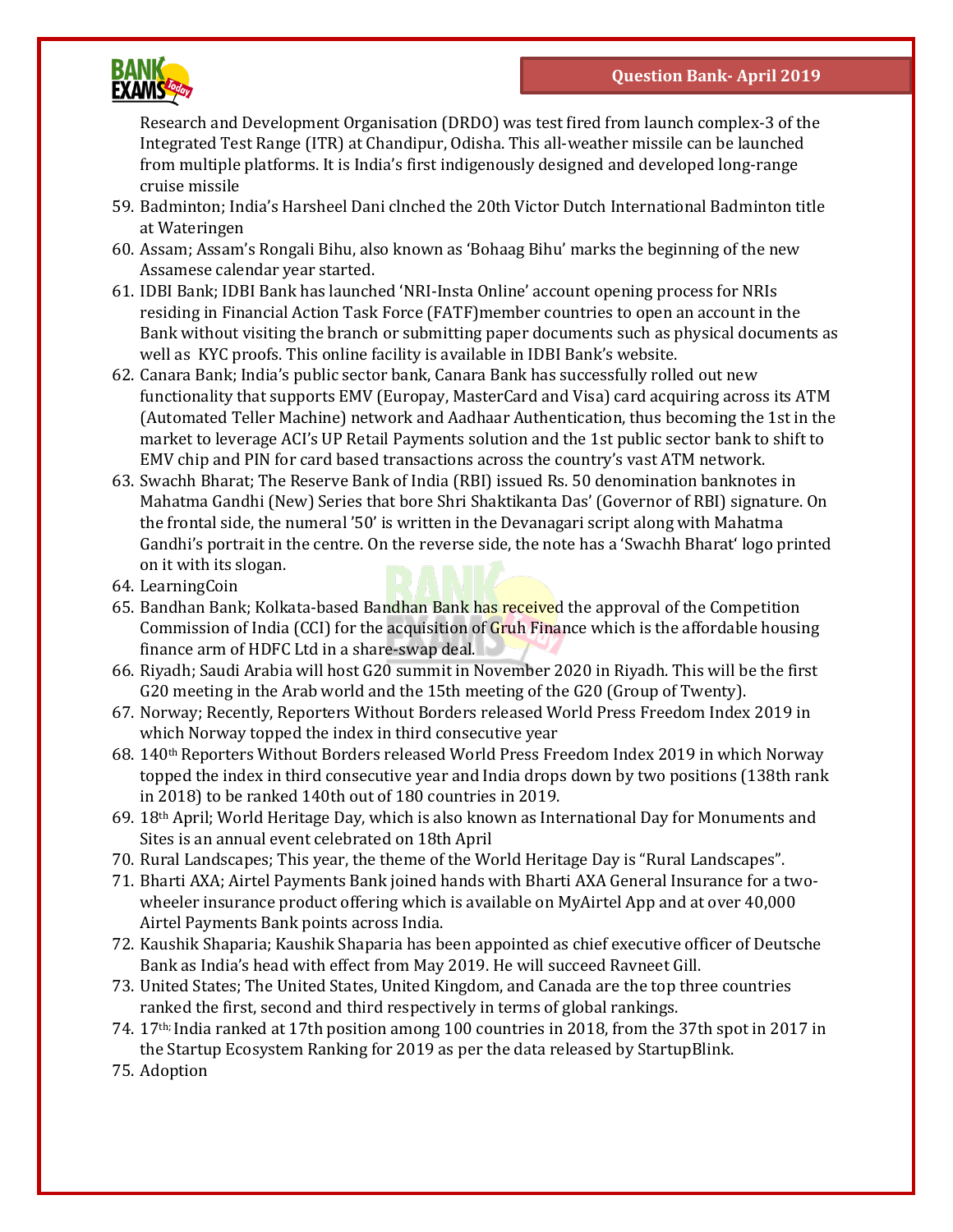

- 76. 50%; Under the FAME II scheme, the Central Government has made compulsory for Electric Vehicle (EV) manufactures in India to locally source at least 50% components for the provision of receiving subsidies. This step has been taken to encourage local manufacturing and relying less on imports.
- 77. Protecting Our Species; April 22 is observed as Earth Day 2019 with a theme 'Protecting Our Species'
- 78. Rs. 8,000 crore; The central government has increased the authorized capital of state-owned Allahabad Bank from Rs. 3,000 crore to Rs. 8,000 crore after consultation with the Reserve Bank of India.
- 79. Indonesia
- 80. HDFC Ltd; The RBI (Reserve Bank of India) has granted approval to HDFC Ltd for holding up to 9.9% stake in Bandhan Bank following the Gruh Finance deal.
- 81. Rs. 50,000; SEBI in his guidelines titled "Guidelines for Determination of Allotment and Trading Lot Size for Real Estate Investment Trusts (REITs) and Infrastructure Investment Trusts (InvITs)" has reduced the minimum subscription requirement as well as defined trading lots for REITs and InvITs. For determining the allotment in an initial offer and follow on public offers, REITs have to offer their units in lots worth at least Rs 50,000 and in case of InvITs, the minimum value of a single lot should be Rs 1 lakh. The allotment to any investor shall be made in the multiples of a lot.
- 82. Rs. 1 lakh; SEBI in his guidelines titled "Guidelines for Determination of Allotment and Trading Lot Size for Real Estate Investment Trusts (REITs) and Infrastructure Investment Trusts (InvITs)" has reduced the minimum subscription requirement as well as defined trading lots for REITs and InvITs. For determining the allotment in an initial offer and follow on public offers, REITs have to offer their units in lots worth at least  $\overline{Rs}$  50,000 and in case of InvITs, the minimum value of a single lot should be Rs 1 lakh. The allotment to any investor shall be made in the multiples of a lot.
- 83. IndusInd Bank; National Company Law Tribunal (NCLT) approved merger of private sector lender IndusInd Bank with Bharat Financial Inclusion (BFIL), a microfinance company. Now, BFIL become the subsidiary of IndusInd Bank. Last year, IndusInd Bank had received 'No Objection' from Reserve Bank of India, National Stock Exchange and Bombay Stock Exchange.
- 84. Etihad Airways; Recently, Etihad Airways, UAE based flag carrier, has become the first major airline in the gulf region to operate a flight without any single-use plastics on board. The objective is to raise awareness about pollution on Earth Day.
- 85. Assault; The Sexual Assault Evidence Collection Kits
- 86. Ministry of Home Affairs; The Union Ministry of Home Affairs has distributed around 3,120 special kits among states and union territories. The kits are termed 'SAECKs' (The Sexual Assault Evidence Collection Kits) and are also called 'rape investigation kits' that help to collect blood and semen samples for carrying out immediate effective medico-legal investigations on sexual assault cases.
- 87. Rana Dasgupta; British Indian novelist Rana Dasgupta has been awarded the second edition of Rabindranath Tagore Literary Prize 2019 for his 2010 novel "Solo", deals with a tale of estrangement and the ultimate failure of material existence.
- 88. Ajinkya Rahane; Indian cricketer, Ajinkya Madhukar Rahane became the first overseas player from India to represent Hampshire and he will replace Aiden Kyle Markram, who will join South Africa's World Cup Team.
- 89. April 22; April 22 is observed as Earth Day